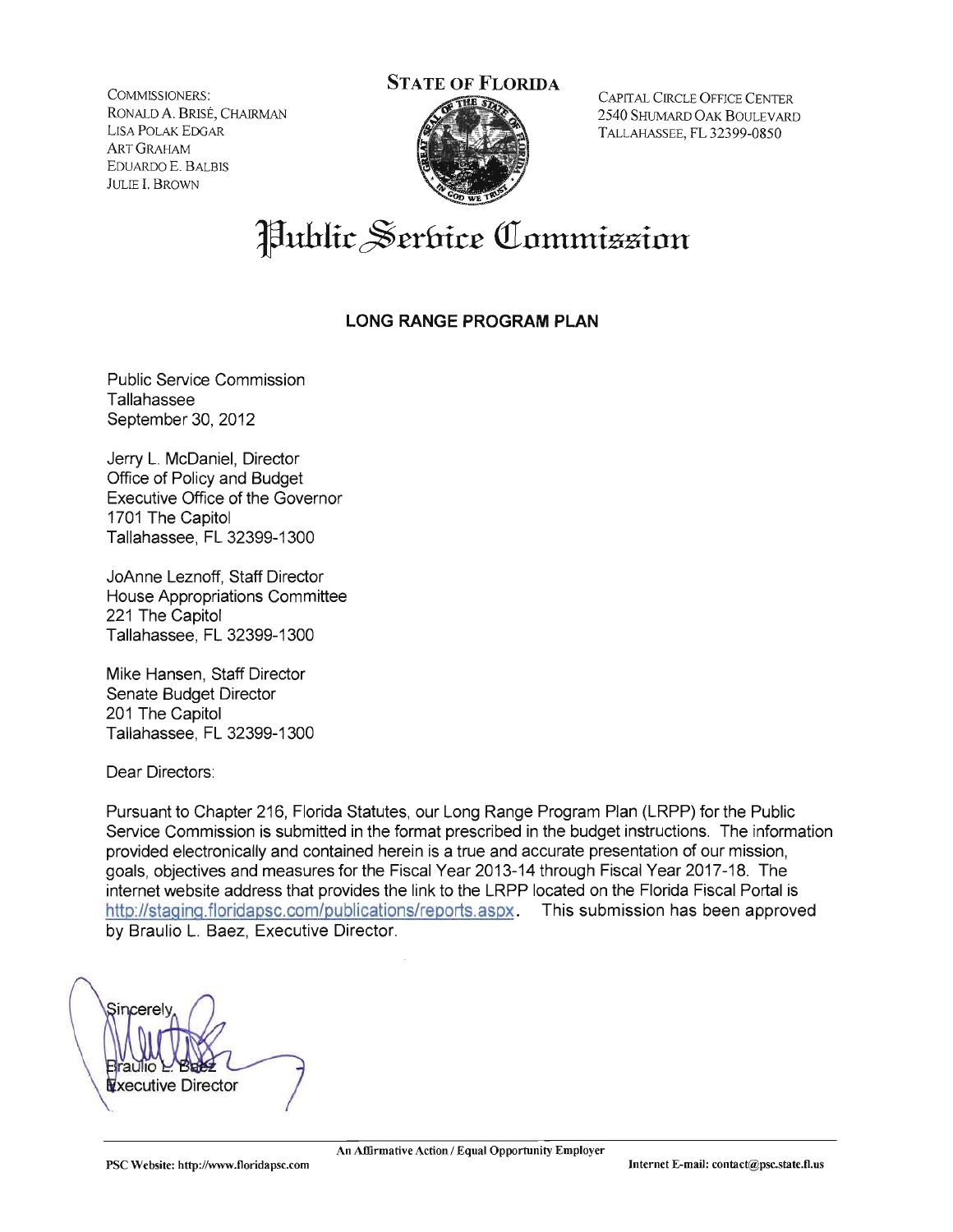

# **LONG RANGE PROGRAM PLAN FY 2013-14 THROUGH FY 2017-18**

**September 30, 2012**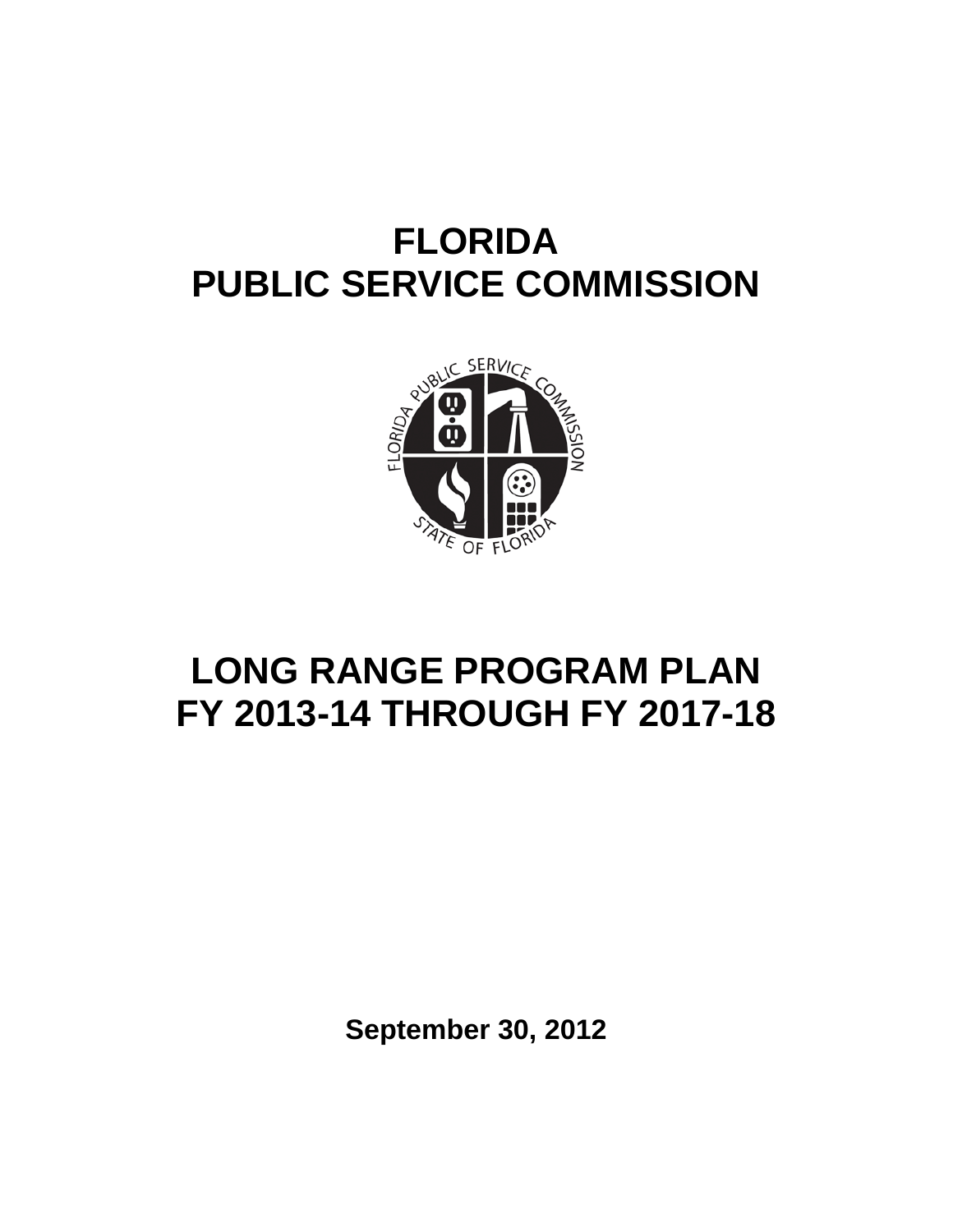# **AGENCY MISSION**

**Facilitate The Efficient Provision Of Safe And Reliable Utility Services At Fair Prices.**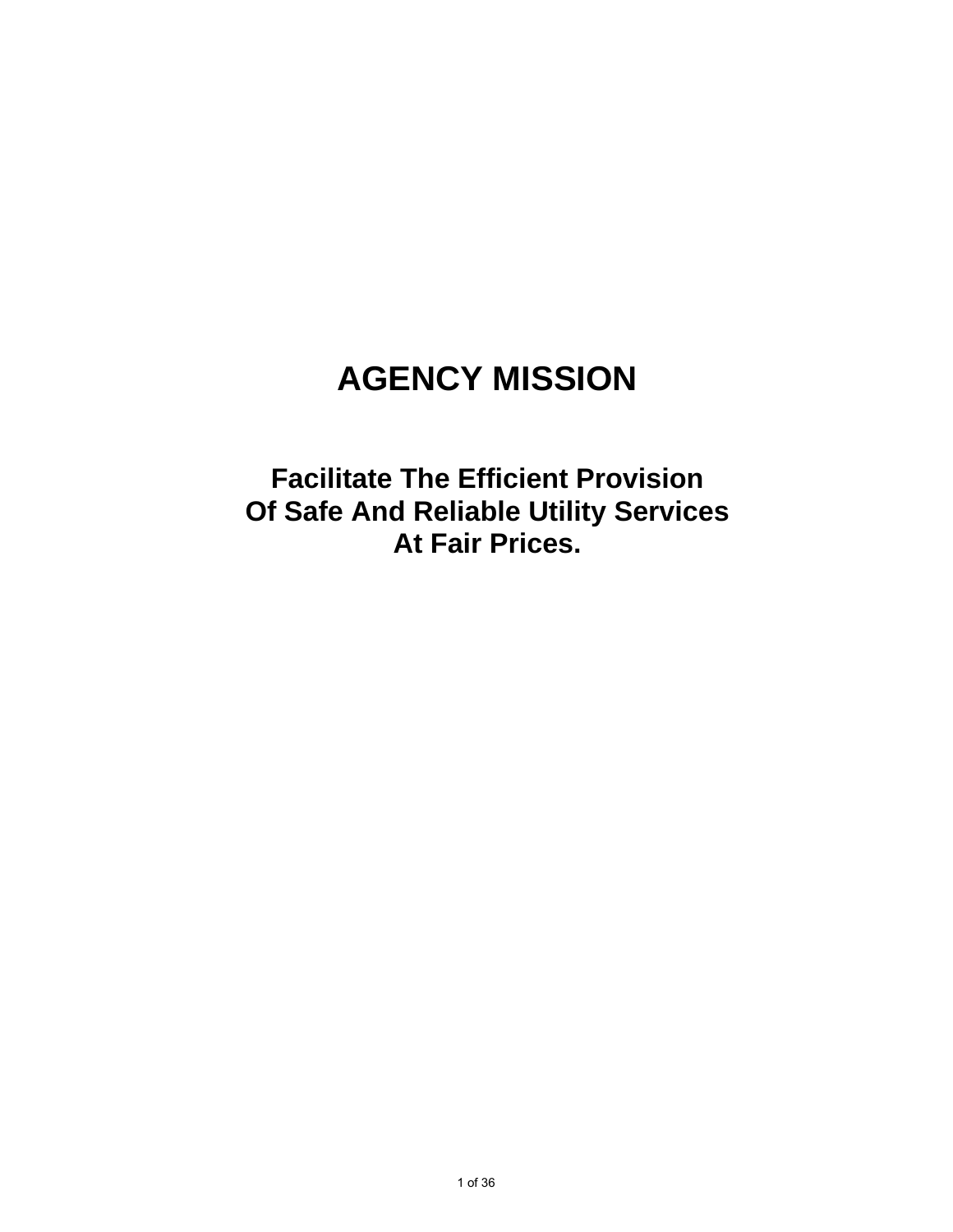### **PUBLIC SERVICE COMMISSION Long Range Program Plan FY 2013-14 through FY 2017-18 Goals and Objectives In Priority Order**

**GOAL #1: Ensure that the regulatory process results in fair and reasonable rates while offering rate-base-regulated utilities an opportunity to earn a fair return on their investments.** 

- **OBJECTIVE 1A:** To establish rates and charges which result in fair and equitable treatment of all customer classes and competitive providers.
- **OUTCOME 1A:** Percentage increase in annual utility bill for average residential usage compared to inflation as measured by the Consumer Price Index plus 1%: Electric, Gas, and Water/Wastewater Industries

|                             | FY 2000-01<br><b>Baseline (Actual)</b> | FY 2013-14 | FY 2014-15 | FY 2015-16 | FY 2016-17 | FY 2017-18 |
|-----------------------------|----------------------------------------|------------|------------|------------|------------|------------|
| <b>Actual CPI/Actual FL</b> | CPI 3.4%/FL 1.<br>.84%                 | CPI + 1    | $CPI + 1$  | CPI +      | CPI+       | CPI + 1    |

**OBJECTIVE 1B:** To ensure that Commission established returns on equity are commensurate with the level of risk associated with similar investments and initiate corrective proceedings when appropriate.

**OUTCOME 1B:** Average allowed Return on Equity (ROE) in Florida compared to average ROE in the USA.

| USA/Florida | FY 2000-01<br><b>Baseline (Actual)</b>                               | FY 2013-14 | FY 2014-15 | FY 2015-16  | FY 2016-17 | FY 2017-18  |
|-------------|----------------------------------------------------------------------|------------|------------|-------------|------------|-------------|
|             | Electric USA 12.2 / FL<br>11.38; Gas USA 11.6<br>/ FL 11.31: W/W USA |            |            |             |            |             |
|             | 11.2 / FL 9.69                                                       | USA +/- 1  | USA +/- 1  | $USA +/- 1$ | USA +/- 1  | $USA +/- 1$ |

**OBJECTIVE 1C:** To monitor the earnings of all utilities to ensure that achieved returns on equity do not exceed authorized returns, and initiate corrective proceedings when appropriate.

**OUTCOME 1C:** Percentage of utilities achieving within range or over range of last authorized ROE.

| <b>Within Range/ Over</b><br>Range | FY 2000-01<br><b>Baseline (Actual)</b> | FY 2013-14 | FY 2014-15 | FY 2015-16 | FY 2016-17 | FY 2017-18 |
|------------------------------------|----------------------------------------|------------|------------|------------|------------|------------|
| Electric                           | 67%/33%                                | 100%/0%    | 100%/0%    | 100% / 0%  | 100%/0%    | 100%/0%    |
| Gas                                | 25%/0%                                 | 29%/0%     | 29%/0%     | 29%/0%     | 29%/0%     | 29%/0%     |
| Water & Wastewater                 | 10% / 5%                               | 10% / 5%   | 10%/5%     | 10% / 5%   | 10%/5%     | 10%/5%     |

**GOAL #2: Provide appropriate regulatory oversight to protect consumers and facilitate the development of fair and effective competition in provision of telecommunications services.** 

**OBJECTIVE 2:** To facilitate development of competitive markets and provide the appropriate level of regulatory review and oversight.

**OUTCOME 2:**

Percentage of state access lines served by Competitive Local Exchange Companies (CLECs).

| FY 2000-01<br><b>Baseline (Actual)</b> | FY 2013-14 | FY 2014-15 | FY 2015-16 | FY 2016-17 | FY 2017-18 |
|----------------------------------------|------------|------------|------------|------------|------------|
| 6.1%                                   | $.0\%$     | 11.0%      | 11.0%      | 11.0%      | 11.0%      |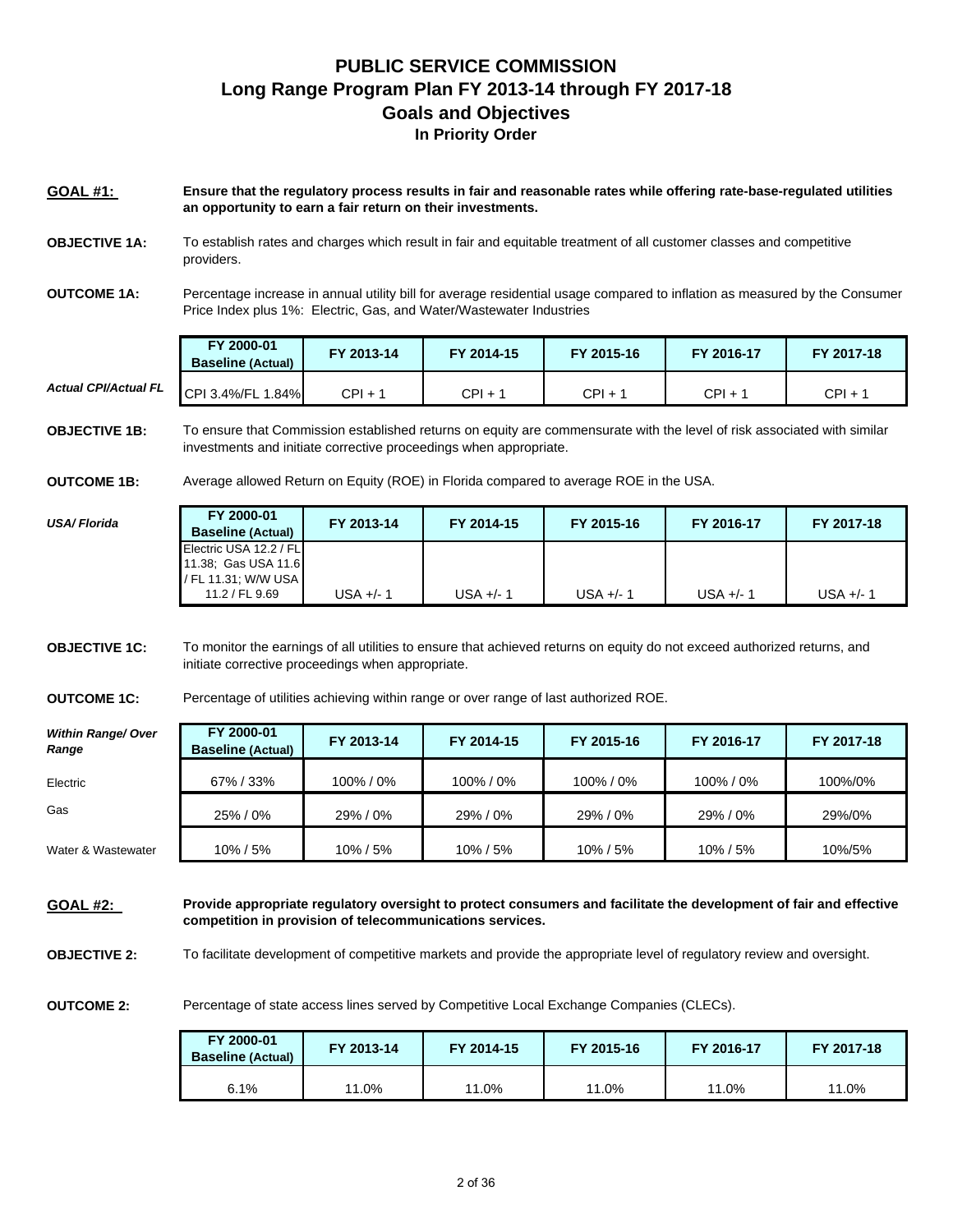## **Long Range Program Plan FY 2013-14 through FY 2017-18 Goals and Objectives**

- **GOAL #3: Facilitate the provision of safe utility services at levels of quality and reliability that satisfy customer needs.**
- **OBJECTIVE 3:** To enforce Commission quality and safety standards for regulated utilities.

**OUTCOME 3A:**

Percentage of communications service variances per inspection points examined: Local Exchange Companies, Interexchange Companies, and Pay Telephone Companies.

| FY 2000-01<br><b>Baseline (Actual)</b> | FY 2013-14 | FY 2014-15 | FY 2015-16 | FY 2016-17 | FY 2017-18 |
|----------------------------------------|------------|------------|------------|------------|------------|
| 18.77%                                 | 19%        | 19%        | 19%        | 19%        | 19%        |

**OUTCOME 3B:**

Percentage of electric and gas safety variances corrected on first re-inspection.

| FY 2000-01<br><b>Baseline (Actual)</b> | FY 2013-14 | FY 2014-15 | FY 2015-16 | FY 2016-17 | FY 2017-18 |
|----------------------------------------|------------|------------|------------|------------|------------|
| 65.6%                                  | 87.3%      | 87.3%      | 87.3%      | 87.3%      | 87.3%      |

**GOAL #4: Inform utility consumers regarding utility matters and expedite resolution of disputes between consumers and utilities.** 

**OBJECTIVE 4:** To provide timely and quality assistance to customers regarding utility complaints and inquiries.

**OUTCOME 4A:** Consumer Calls: Percentage of calls answered.

| FY 2000-01<br><b>Baseline (Actual)</b> | FY 2013-14 | FY 2014-15 | FY 2015-16 | FY 2016-17 | FY 2017-18 |
|----------------------------------------|------------|------------|------------|------------|------------|
| 93%                                    | 95%        | 95%        | 95%        | 95%        | 95%        |

**OUTCOME 4B:** Consumer Calls: Average waiting time.

| FY 2000-01<br><b>Baseline (Actual)</b> | FY 2013-14 | <b>FY 2014-15</b> | FY 2015-16 | FY 2016-17         | FY 2017-18 |
|----------------------------------------|------------|-------------------|------------|--------------------|------------|
| .83 min.                               | .4 min.    | $-4$ min.         | $1.4$ min. | $1.4 \text{ min.}$ | .4 min     |

**GOAL #5: Encourage and facilitate responsible use of resources and technology in the provision and consumption of electric utility services.** 

**OBJECTIVE 5:** To reduce the rate of growth of energy consumption and weather sensitive peak demand as required by Florida Energy Efficiency and Conservation Act (FEECA).

**OUTCOME 5:** Per capita annual kWh energy savings through conservation programs.

| FY 2000-01<br><b>Baseline (Actual)</b> | FY 2013-14 | FY 2014-15 | FY 2015-16 | FY 2016-17 | FY 2017-18 |
|----------------------------------------|------------|------------|------------|------------|------------|
| 193 kWh                                | 250 kWh    | 250 kWh    | 250 kWh    | 250 kWh    | 250 kWh    |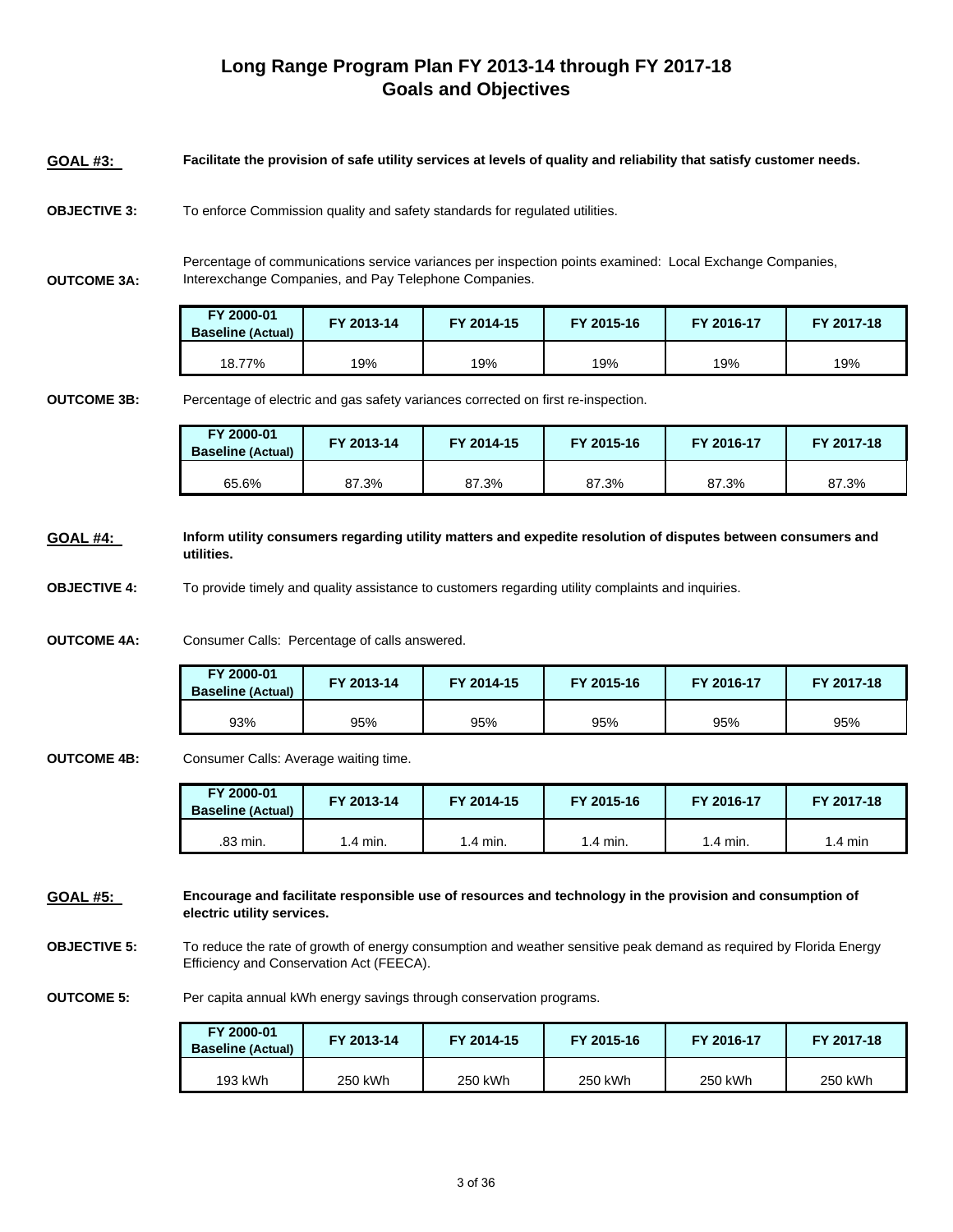## **TRENDS AND CONDITIONS STATEMENT**

The Florida Public Service Commission (FPSC or Commission) is committed to making sure that Florida's consumers receive some of their most essential services — electric, natural gas, water, and wastewater — in a safe, affordable, and reliable manner. At the same time, the FPSC must balance these consumer needs with the opportunity for utilities and their stockholders to earn a fair rate of return for their capital investments. In doing so, the FPSC exercises regulatory authority over utilities in one or more of three key areas: rate base/economic regulation, competitive market oversight, and monitoring of safety, reliability, and service.

## **FPSC Responsibilities**

### **Scope of Authority**

The FPSC regulates the retail rates and services provided by all investor-owned electric utilities, gas utilities, and water and wastewater companies. The regulation of energy (electricity and natural gas) and water and wastewater investor-owned utilities is commonly referred to as rate base or rate-of-return regulation, which includes rate setting responsibility and earnings oversight and also extends to quality of service and consumer complaints. A characteristic unique to Florida's water and wastewater industry is that counties have the option to elect to regulate the investor-owned water and wastewater companies in their county pursuant to Chapter 367, or transfer regulation to the FPSC. Currently 35 of 67 counties have either left regulation with the FPSC or transferred regulatory authority to the FPSC. For telecommunications companies, the Commission has jurisdiction over company-to-company matters, such as disputes over interconnection agreements. The Commission also provides oversight for programs established under the federal Universal Service Program, such as Lifeline for low income customers, and Telephone Relay Services for the deaf, hard of hearing, and speech impaired. The PSC also has oversight over pay phone services.

The FPSC also exercises rate structure, electric safety, and territorial jurisdiction over municipally-owned electric systems and rural electric cooperatives. Proper rate structure ensures that rates charged to customers of these utilities are nondiscriminatory and that one class of customers does not subsidize another class.

In order to assure an adequate and reliable supply of electricity in Florida, the FPSC has jurisdiction over the generation and transmission planning of all electric utilities in Florida. The Commission is responsible for reviewing electric utility Ten Year Site Plans and determining the need for major new power plant and transmission line additions under the Florida Power Plant and Transmission Siting Acts. Finally, the FPSC also has authority to set conservation goals for Florida's investor-owned electric utilities and the two largest municipal electric utilities.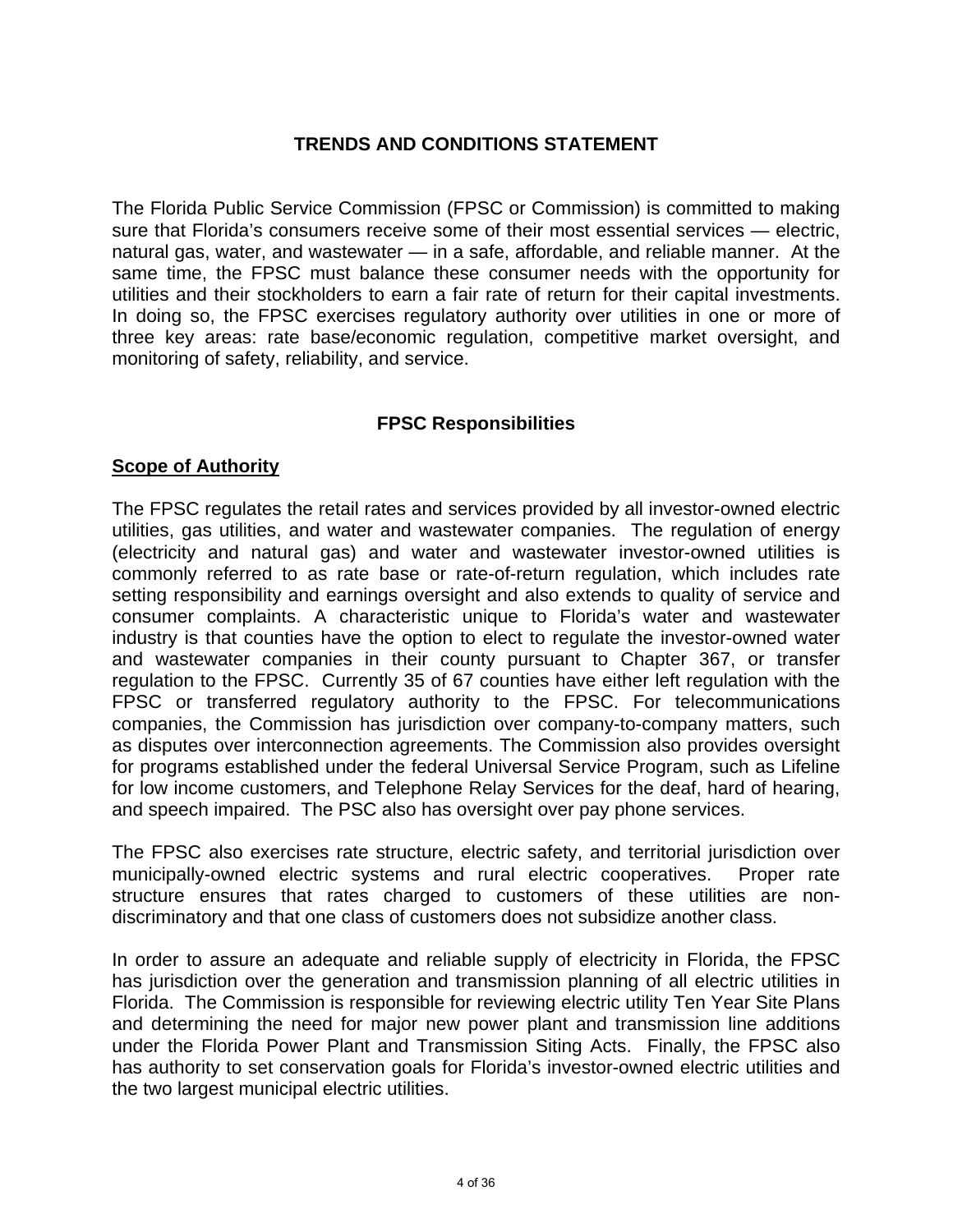The FPSC also ensures compliance with gas safety rules and regulations for municipally-owned natural gas utilities, special gas districts, investor-owned gas utilities, intrastate gas pipelines, and private master meters.

### **Statutory Authority**

The FPSC's authority for its activity is contained in the following Florida Statutes:

- Chapter 120, Rulemaking
- Chapter 186, Planning and Development (10 Year Site Plans)
- Chapter 350, Organization, Powers and Duties
- Chapter 364, Telecommunications
- Chapter 366, Electric Utilities
- Chapter 367, Water and Wastewater Systems
- Chapter 368, Gas Transmission and Distribution Facilities
- Chapter 403, Power Plant, and Transmission Line Siting, and Intrastate Natural Gas Pipeline Siting
- Chapter 427, Special Transportation and Communications Services

Rules adopted by the FPSC to implement the above laws are contained in Chapter 25, Florida Administrative Code (F.A.C.). The FPSC also exercises quasi-judicial responsibilities to conduct evidentiary hearings regarding cost and quality of regulated services, hear complaints, and issue written orders.

To meet its statutory responsibilities, the FPSC has established the following five primary goals:

- 1. Utilize a regulatory process that results in fair and reasonable rates for consumers while offering rate base regulated utilities an opportunity to earn a fair return on their investments.
- 2. Provide appropriate regulatory oversight to facilitate fair and effective competition in the provision of telecommunications services.
- 3. Facilitate the provision of safe utility services at levels of quality and reliability that satisfy customer needs.
- 4. Inform utility consumers regarding utility matters and expedite resolution of disputes between consumers and utilities.
- 5. Encourage and facilitate responsible use of resources and technology in the provision and consumption of services.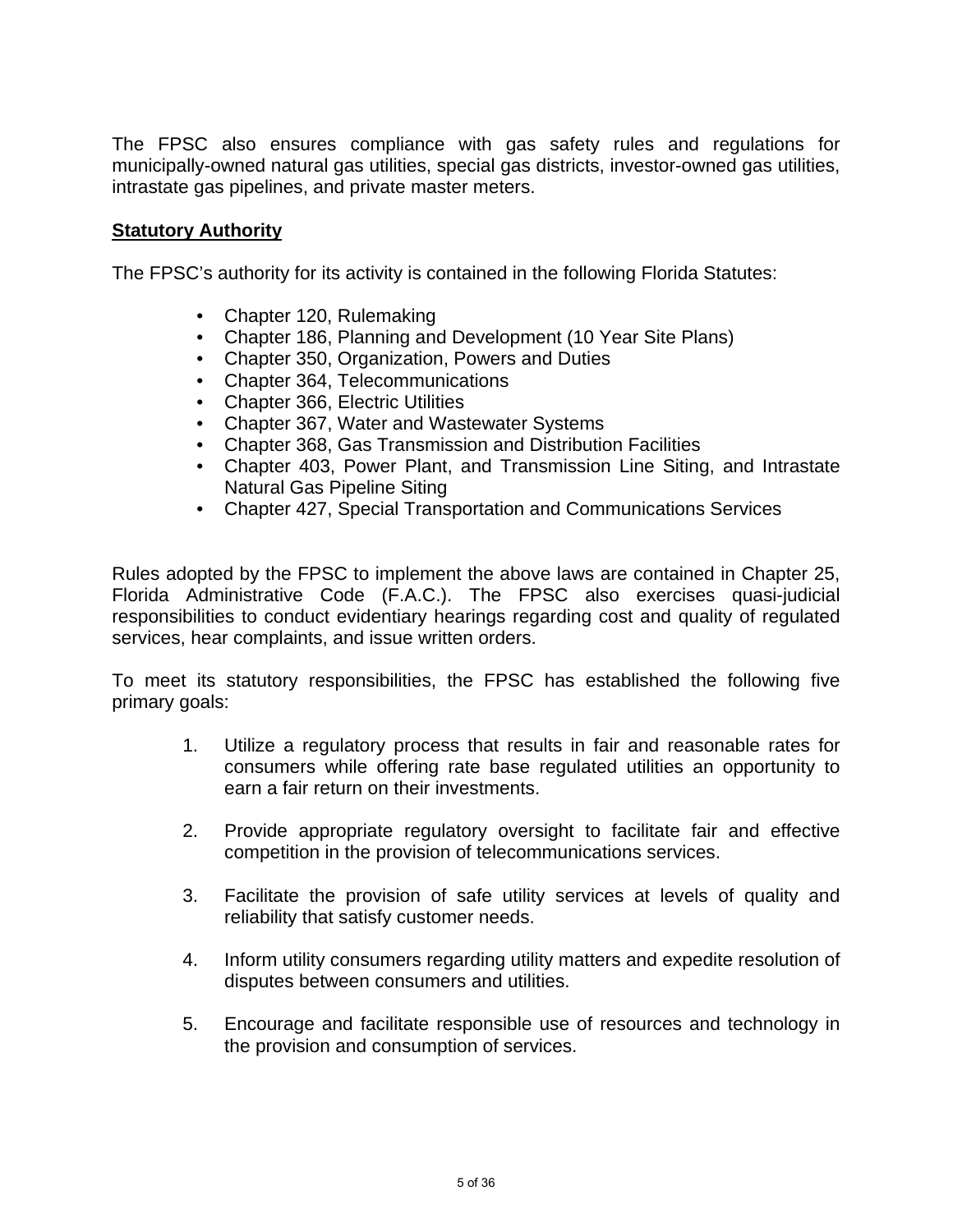## **Agency Priorities**

As discussed previously, the FPSC's authority extends over three major utility industries: energy (electricity and natural gas), telecommunications, and water and wastewater. Each industry has unique characteristics and each has significant issues that will require regulatory actions by the FPSC over the next five years. The agency's priorities are based on legislative directives and economic and environmental factors affecting provision of utility services within the state.

## **Energy Priorities**

Florida's electric utilities are required by law to furnish adequate, reliable electricity service at a reasonable cost to each customer. Meeting customer demand in a time of rising costs and uncertain economic conditions represents a significant challenge. Recent legislative initiatives stress the importance of diversifying fuels used for electric power generation, including further development of renewable energy resources.

 Other recent legislation has created financial incentives to encourage utilities to make capital investments, to expand existing and construct new nuclear power plants, and to explore clean coal technologies such as integrated gasified combined cycle (IGCC) units. To date, utilities have proposed, and the FPSC has found, an affirmative need for approximately 5,000 megawatts of additional nuclear facilities through 2025 that will help maintain Florida's fuel diversity by reducing the State's future dependence on oil and natural gas while reducing the emission of greenhouse gases.

### **Fuel Diversity**

During the late 1990's, utilities across the nation and within Florida selected natural gasfired generation as the predominant source of new capacity. The use of natural gas for electricity production in Florida increased significantly from 19.3 percent in 1995 to 57.7 percent in 2011. Given the volatility of natural gas prices, evidenced by the wide range of projected prices and availability of natural gas, the FPSC has required electric utilities to explore the feasibility of improving the State's fuel diversity. Both Florida Power and Light Company (FPL) and Progress Energy Florida, Inc. (PEF) have begun the application process for approval to construct a total of four new nuclear reactors in Florida. In August 2009, PEF received approval for site certification by the Power Plant Siting Board for its two planned nuclear units in Levy County. FPL is currently proceeding through site certification and is scheduled to go before the Power Plant Siting Board in December 2013 with an order expected in January 2014. PEF and FPL also have both submitted applications to the Nuclear Regulatory Commission (NRC) for a Combined Operating License (COL). The COL is authorization to begin construction and operation of the new nuclear power units.

Both utilities (FPL and PEF) have filed petitions pursuant to Section 366.93, F.S., which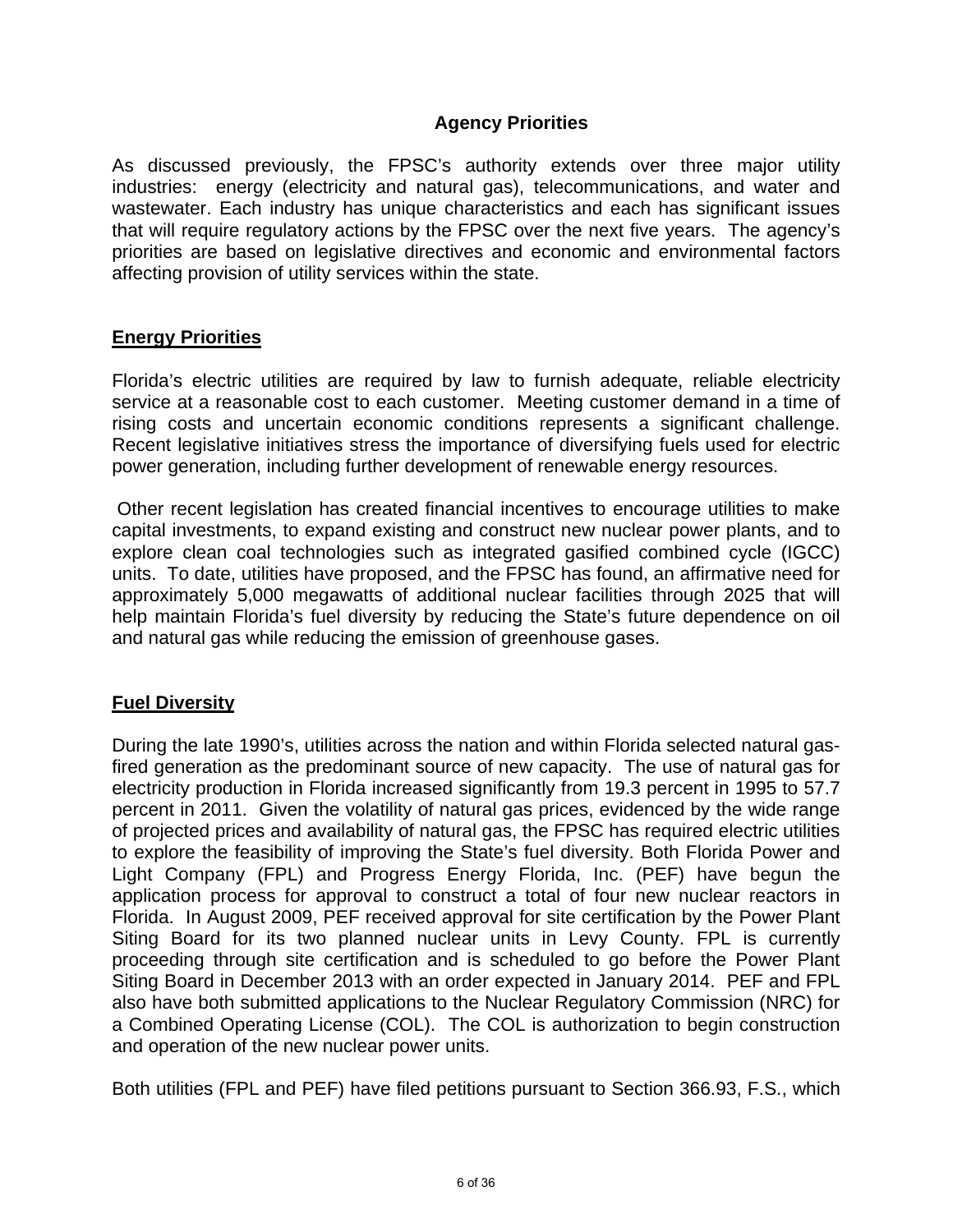provides for alternative cost recovery for new nuclear power plant additions. A hearing to address cost recovery of nuclear pre-construction expenditures for both utilities was held September 2012. The in-service dates of 2022 through 2025 for these nuclear units, will require the Commission to annually evaluate the cost recovery and the longterm feasibility of these projects over the next 10 to 13 years.

Fuel diversity will continue to be a critical issue for the FPSC as it monitors potential climate change legislation, fuel price variability, the changing capital cost of generating units, and the expansion and integration of renewable energy resources.

# **Energy Conservation**

During the 2008 legislative session, the Legislature amended the Florida Energy Efficiency and Conservation Act (FEECA) to place greater emphasis on the pursuit, through utility sponsored incentives, of all cost-effective customer conservation and energy efficiency measures including demand-side renewable energy systems. Under FEECA, the FPSC must establish numeric conservation goals for each FEECA utility, at least every five years. FEECA goals were last set in 2009 to reflect the provisions of the revised FEECA statutes. Hearings to establish new conservation and energy efficiency goals were held August 2009. Intervenors in the hearing included the Florida Industrial Power Users Group, the Florida Solar Coalition, the National Resources Defense Council, and the Southern Alliance for Clean Energy. On December 30, 2009, the PSC established aggressive new goals for the FEECA utilities that were more robust than those proposed by the utilities. These new goals were based on an Enhanced Total Resource Cost (E-TRC) test that includes total system costs and benefits and estimates of the potential impact of environmental regulations to control greenhouse gas emissions. In addition, the Commission increased the goals to include estimates of the effect of certain measures that have a payback period of two years or less to the participating customer. In order to implement the new goals, each FEECA utility was required to file plans and programs designed to meet the goals. The Commission approved plans submitted by Gulf Power, TECO, FPUC, JEA, and OUC in early 2010. On July 26, 2011 the Commission modified plans filed by FPL and PEF due to concerns over the rate impact of the plans filed by the utilities. The next goals proceeding is anticipated to begin in 2013, with a decision by the Commission required by the end of 2014.

## **Renewable Generation**

Another priority of the FPSC is to increase the use of cost-effective renewable energy. Currently there are approximately 1,421 MW of renewable generation resources in Florida from non-utility and utility-owned renewable generating facilities. The majority, approximately 900 MW, are municipal solid waste (MSW) or biomass facilities. Over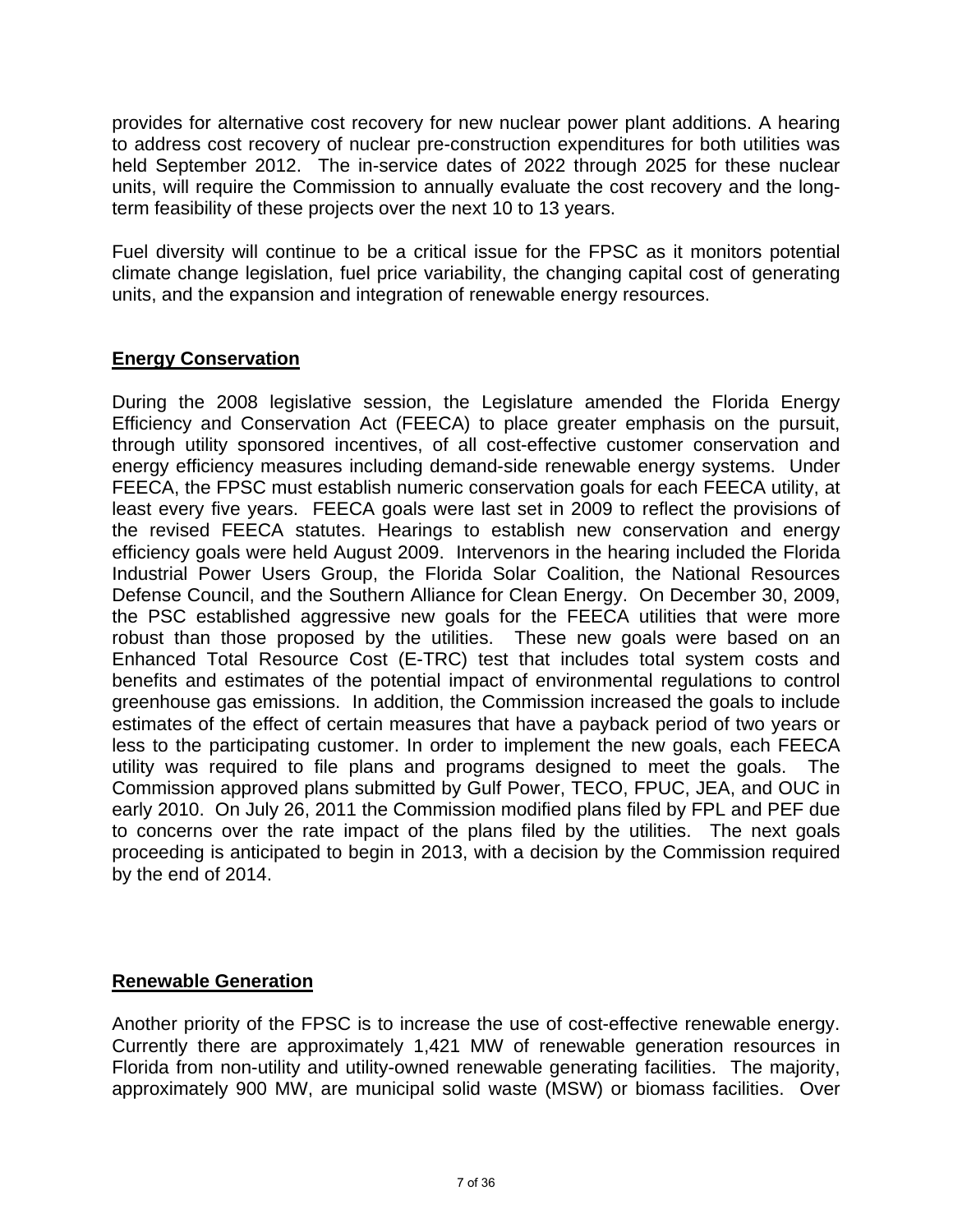the next ten years, the utilities project an increase of approximately 957 MW of new renewable facilities, again primarily from solar and biomass facilities.

The Florida Legislature, in 2008, placed emphasis on customer-owned renewable energy as well as supply-side or grid-tied renewables. All electric utilities were directed to offer customers standard interconnection agreements and net metering for renewable energy generation. This policy ensures a simplified, expedited process for interconnecting a renewable system to the utility. Net metering is a billing function that allows customers to receive credit for renewable energy generated in excess of the customer's requirements. As of December 31, 2011, 3,966 customers owned renewable energy systems with an electric capacity of 28.6 MW, up from 537 systems with a capacity of 2.8 MW in 2008. Small customer-owned renewable facilities are primarily solar photovoltaic (PV) installations. Between 2008 and 2011, the number of these small solar installations increased approximately 639%.

To further encourage development of solar energy in Florida, the FPSC approved solar energy pilot programs to be offered by IOUs. The pilot programs provide customer rebates to offset a portion of the installation cost for solar photovoltaic and solar hot water heating systems, and also provide solar energy equipment to low-income customers and to schools. As the cost of these pilot programs, including rebates, are paid for by all IOU customers, the FPSC established an annual expenditure cap to limit the rate impact. The pilot programs were approved in December 2009.

Over the next five years, the FPSC will continue to enforce existing renewable policies, and explore additional policies to benefit Florida's consumers. In addition, the FPSC will monitor the utilities' efforts to interconnect and net meter customer-owned renewables under the FPSC's rule. The FPSC will also review and approve investorowned utilities' standardized contracts to purchase renewable capacity and energy. Finally, the FPSC will monitor the impact of evolving federal and state energy policies on the development of renewables in Florida, and on the state's ratepayers and provide technical information to assist legislators in the formulation of renewable energy policy.

### **Rate Cases**

During 2011, the Commission dealt with rate-related matters for three of the four major investor-owned electric utilities in the state. On July 8, 2011, Gulf Power Company (Gulf) filed a request for an annual base rate increase of \$101.6 million and a step increase of \$4.3 million associated with the Crist Units 6 and 7 turbine upgrade projects. Gulf's requested rate increases were based in part upon an authorized return on equity (ROE) of 11.70 percent. On February 27, 2012, the Commission approved an annual base rate increase of \$64.1 million based in part upon an ROE of 10.25 percent. In addition to this increase in base rates effective April 2012, the Commission also approved a step increase in base rates of \$4.0 million effective January 2013. On April 18, 2012, Gulf filed a Motion for Reconsideration (Motion) seeking reconsideration of the Commission's decision to exclude the costs associated with the North Escambia site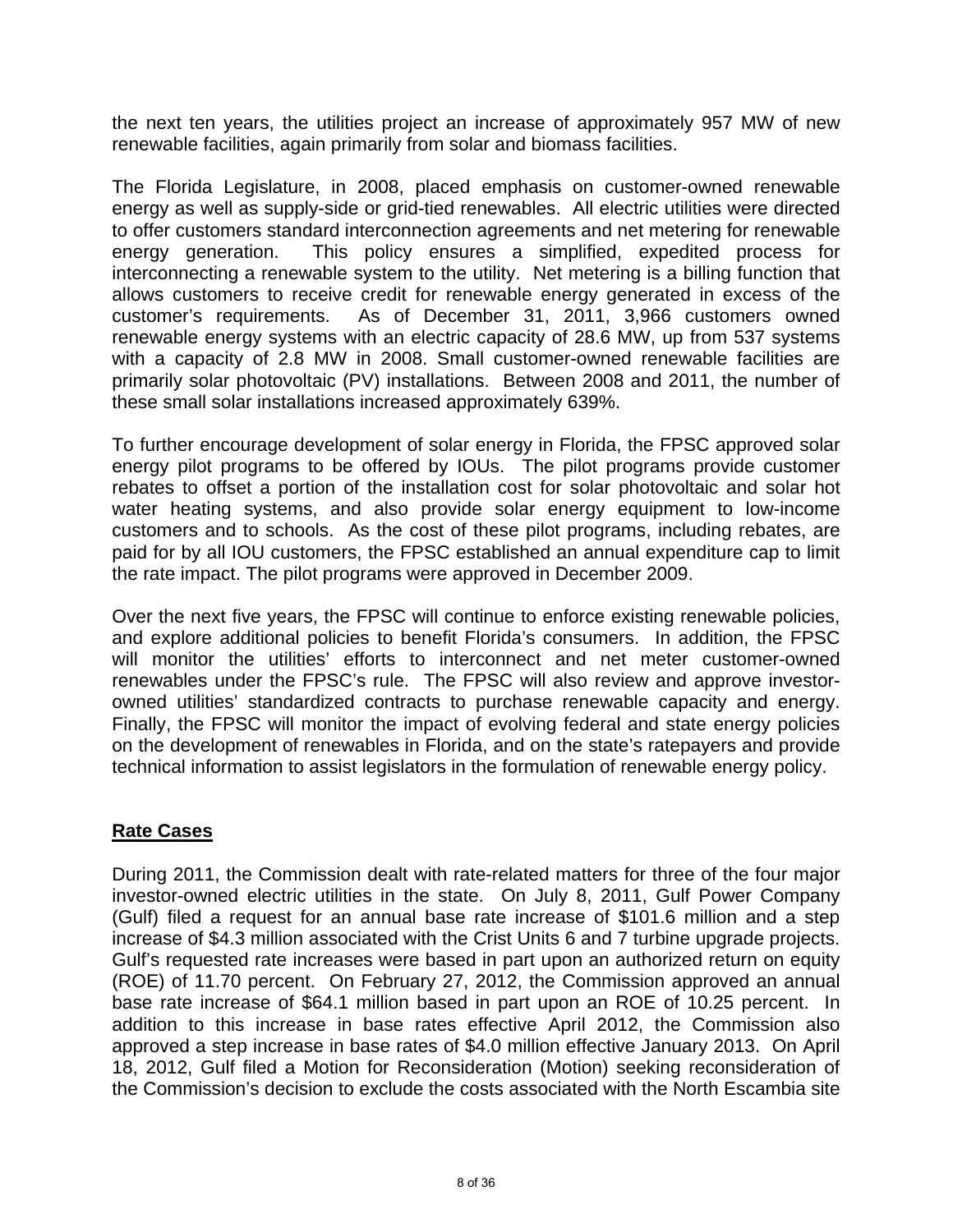from Property Held for Future Use. Gulf's Motion was denied by the Commission on July 17, 2012.

During 2011, Progress Energy Florida (PEF) operated under a Stipulation approved by the Commission on June 18, 2010. The PEF 2010 Stipulation provided for the following: a base rate freeze through December 2012; the discretion to record a specified depreciation expense credit; the discretion to accelerate the amortization of certain regulatory assets; and the specified recovery of storm damage costs and storm damage reserve replenishment. In addition, the PEF 2010 Stipulation also provided for any party to petition the Commission for a review of PEF's base rates if the Company's reported ROE exceeds 11.50 percent.

On January 20, 2012, PEF filed a Petition for Limited Proceeding to Approve Stipulation and Settlement Agreement (PEF 2012 Stipulation). The PEF 2012 Stipulation resolved certain outstanding issues in several existing dockets, including issues related to the examination of the outage and replacement costs associated with PEF's Crystal River Unit 3 (CR3) steam generator replacement and the Nuclear Cost Recovery Clause. The PEF 2012 Stipulation which was approved March 8, 2012, set limits on the recovery of costs associated with the proposed Levy Nuclear Project, provided a framework for the treatment of costs associated with the repair or retirement of the CR3 nuclear plant, provided for a base rate increase of \$150 million effective January 2013, and provided for refunds totaling \$288 million over the period 2013–2016. Absent a major storm that results in significant damage to PEF's service territory or the Company earning an ROE above 11.50 percent or below 9.50 percent, PEF's base rates will not be increased prior to January 1, 2017.

Florida Power & Light Company (FPL) currently operates under a Settlement Agreement (FPL Stipulation) which was approved by the Commission on February 1, 2011. The FPL Stipulation provided for the following: a base rate freeze through December 2012 unless the ROE falls below 9.00 percent; the discretion to record a specified depreciation expense credit each calendar year in 2010, 2011, and 2012; specified recovery of storm damage costs and storm damage reserve replenishment; and recovery of the West County Unit 3 non-fuel revenue requirements equal to the projected fuel savings associated with the operation of the unit until the next rate proceeding. In addition, the FPL Stipulation also provided for any party to petition the Commission for a review of FPL's base rates if the Company's reported ROE exceeds 11.00 percent. On March 19, 2012, FPL filed a petition for an annual base rate increase of \$516.5 million to be effective January 2013 and a step increase of \$173.9 million associated with the Cape Canaveral Modernization Project to be effective June 2013. FPL's requested base rate increases are based in part upon an ROE of 11.50 percent. As part of the case process, the Commission held nine customer service hearing throughout FPL's service territory. A technical hearing was conducted August 20-24 and August 27-30, 2012. The Commission is expected to rule on FPL's petition in late 2012.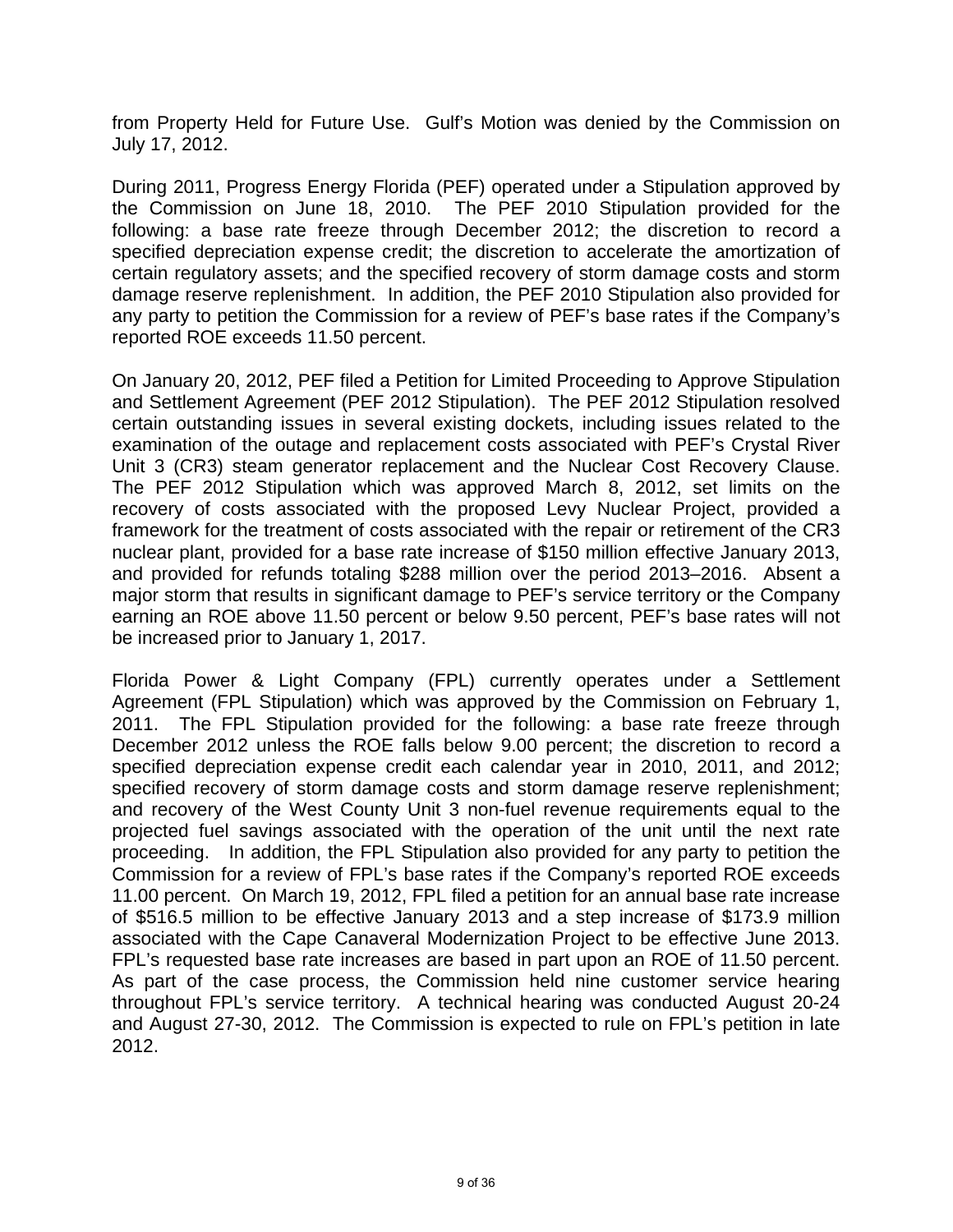## **Natural Gas Bare Steel and Cast Iron Pipe Replacement**

In August 2012, the Commission approved cast iron/bare steel pipe replacement riders for three natural gas utilities, Peoples Gas System, Florida Public Utilities, and the Florida Division of Chesapeake Utilities. Gas utilities have been urged by the Pipeline Hazardous Materials and Safety Administration, which acts through the Office of Pipeline Safety within the U.S. Department of Transportation, to replace these older facilities as a safety measure. Cast iron pipe is subject to "graphitization" or graphitic softening and bare steel is subject to corrosion. Both hazards can lead to structural failure and the release of gas. Under the approved pipeline replacement program, these three utilities will replace 917 miles of cast iron and bare steel distribution pipe and 8,052 service lines within a 10-year period. For the period 2012-2014, the monthly residential bill impacts are projected to be .05 cents for Peoples Gas System customers, .04 cents for Florida Public Utilities customers, and .22 cents for customers of the Florida Division of Chesapeake Utilities Corporation.

### **Water & Wastewater Priorities**

The water and wastewater industry, although not subject to competitive pressures, faces unique challenges of its own in the areas of aging infrastructure, rate relief requests, affordability, and reuse.

The major workload for the PSC in this industry is ratemaking to ensure utilities remain financially viable so that customers continue to receive their water at reasonable rates. A key consideration in setting water rates is sending proper price signals to customers to encourage efficient use of this critical resource.

Population growth exerts upward pressure on water rates as demand continually increases for this finite resource. Compared to other utility industries, water and wastewater utilities generally have much smaller customer bases over which to spread the increasing costs. Therefore, the impacts of increased costs may be greater for the individual customer of a water or wastewater utility than for customers of other utility services. Increases in the cost of gasoline, insurance, labor, chemicals, property taxes and sludge removal negatively impact the financial position of water and wastewater utilities. During the fiscal year 2011/2012, the FPSC processed 15 petitions for rate relief, nine file and suspend cases, six staff assisted cases, and one overearnings case. The FPSC expects rate case activity for the water and wastewater industry to remain the same in the coming year.

Compliance with the standards in the federal Safe Drinking Water Act and the Clean Water Act has also increased the cost of providing water and wastewater services to the public, in some instances dramatically. Drinking water standards have become more stringent with respect to the maximum levels allowed for certain contaminants. The tightening of standards often requires utilities to expend monies to make modifications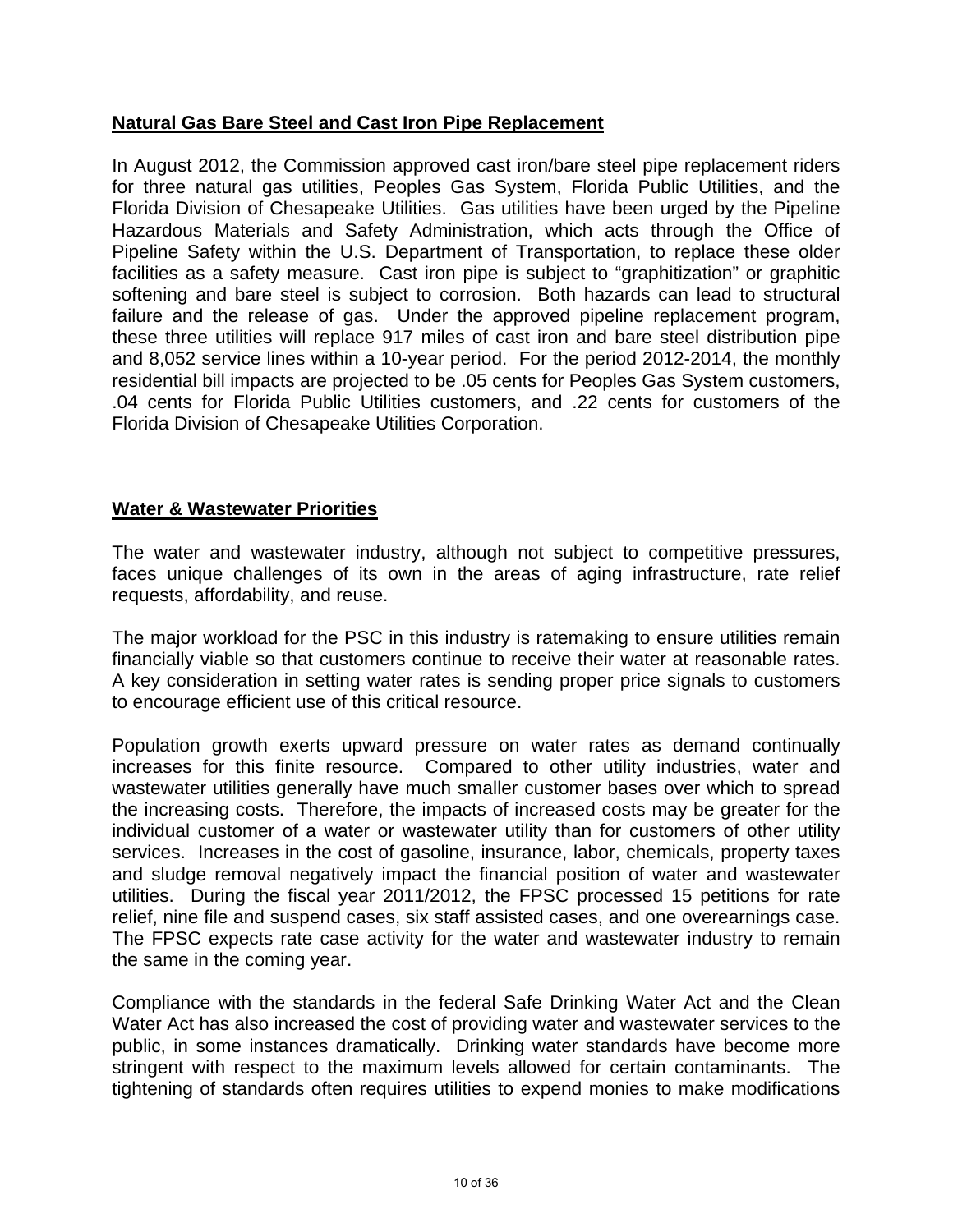to their plants or processes in order to gain compliance with the more stringent standards.

A significant issue for the water and wastewater industry is the challenge of regulatory compliance for small systems. Encouraging acquisitions of small systems by larger more financially sound water and wastewater companies may be one way to address the problems of small systems. A Commission workshop was held on January 27, 2010 to address the effectiveness of the Commission's existing acquisition policy. The Commission issued an amended rule regarding its acquisition policy November 22, 2010.

## **Telecommunications Priorities**

In 1995, the Florida Legislature recognized the potential benefits of introducing competition for telecommunications services and enacted legislation to open local telecommunications markets to service providers other than the incumbent local exchange companies (ILECs). The following year, Congress enacted the Telecommunications Act of 1996 making local competition a national objective. The emergence of unregulated technologies such as wireless and VoIP have created an increasingly competitive market for telecommunications services.

Under the new law, the FPSC will continue promoting competitive markets by resolving disputes between companies, facilitating company-to-company interconnection (arbitrations, contract interpretations, complaints, etc.), and monitoring evolving telecommunications technology. Also, the FPSC will continue to address Lifeline and Telephone Relay Service matters and monitor related federal matters that may impact Florida carriers and consumers.

The Lifeline program provides a credit of up to \$12.75 per month to subscribers bills to make telephone service affordable to eligible low-income customers. Lifeline is a program funded by the Federal Universal Service Fund. All customers contribute to the Universal Service Fund through a line item on their monthly bill. Wireless carriers designated as Eligible Telecommunications Carriers (ETCs) in Florida have been extremely successful in increasing Lifeline enrollment in Florida, thereby increasing Universal Service Fund benefits to our state.

To facilitate access to affordable telecommunications service for all consumers, the FPSC and DCF implemented a Lifeline automatic enrollment process. The FPSC and DCF are continuing to work together to make enrolling in the Lifeline program easier for applicants. FPSC efforts ensure that all Florida consumers have access to telecommunications services at affordable rates.

Pursuant to the Telecommunications Access Services Act of 1991 (TASA), the FPSC is responsible for establishing, implementing, promoting, and overseeing the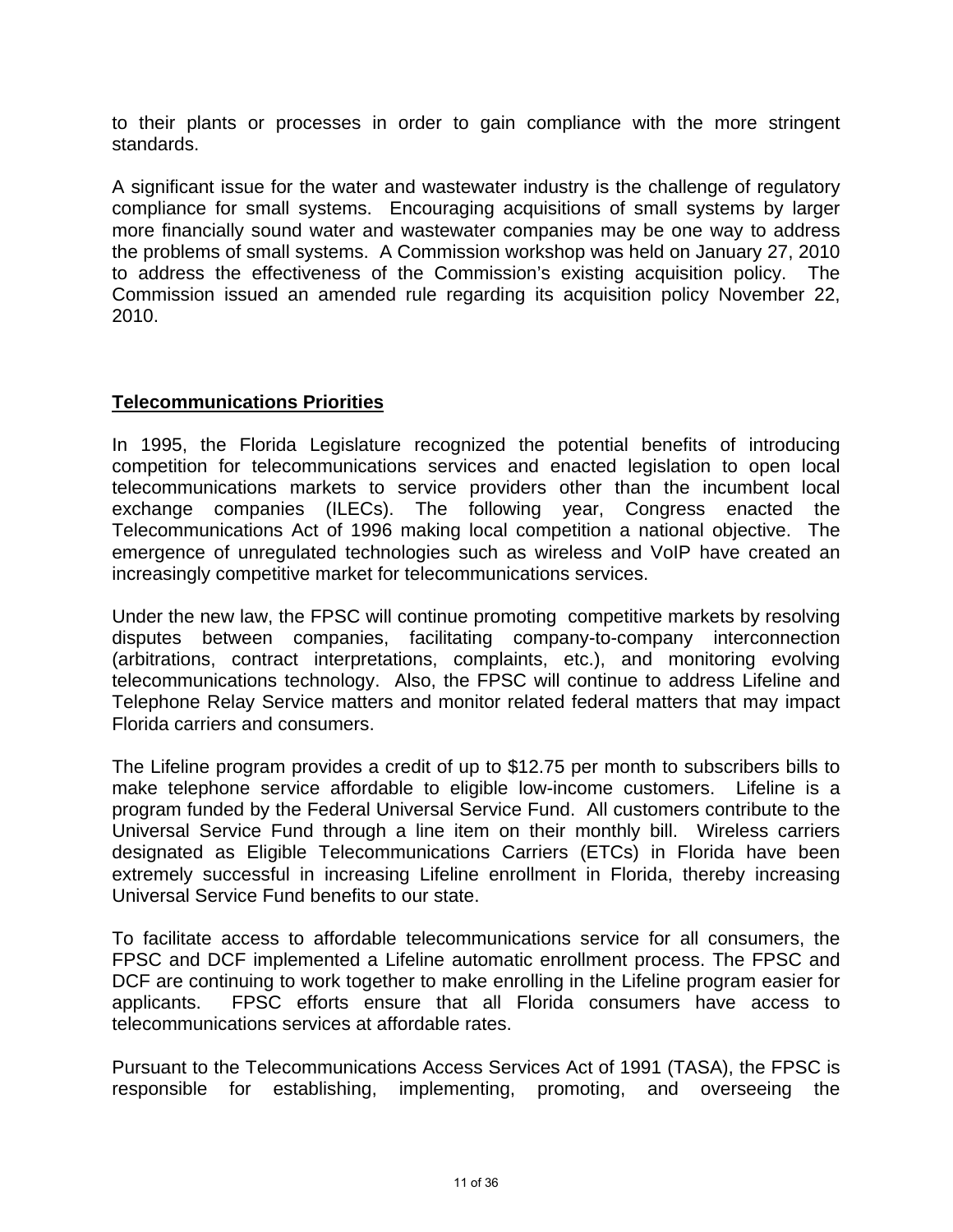administration of a statewide telecommunications access system to provide access to telecommunications relay services by people who are hearing or speech impaired and those who communicate with them. As part of its TASA responsibility, the FPSC oversees Florida Telecommunications Relay, Inc. a not-for-profit corporation that fulfills certain TASA requirements by providing for the distribution of specialized equipment required for telecommunications services to the deaf, hard of hearing, and speech impaired and for outreach in the most cost-effective manner.

### **Conclusion**

Safe, reliable and affordable utility services are critical to promoting a positive business and social environment for Florida's residents. Measures of our success focus on customer protection and assistance, conservation, safety oversight, competitive market oversight, and ratemaking.

The FPSC's primary responsibility is to ensure that customers of regulated utility companies receive safe and reliable service at fair and reasonable rates. At the same time, the FPSC is required by law to ensure that rate base regulated companies are afforded an opportunity to earn a fair return on their investment in property dedicated to providing utility service. With Florida's dynamic energy climate, the targets are ever changing, and this task is more complex than ever before.

At this time, the FPSC is proposing a continuation budget. The FPSC does not have any task forces.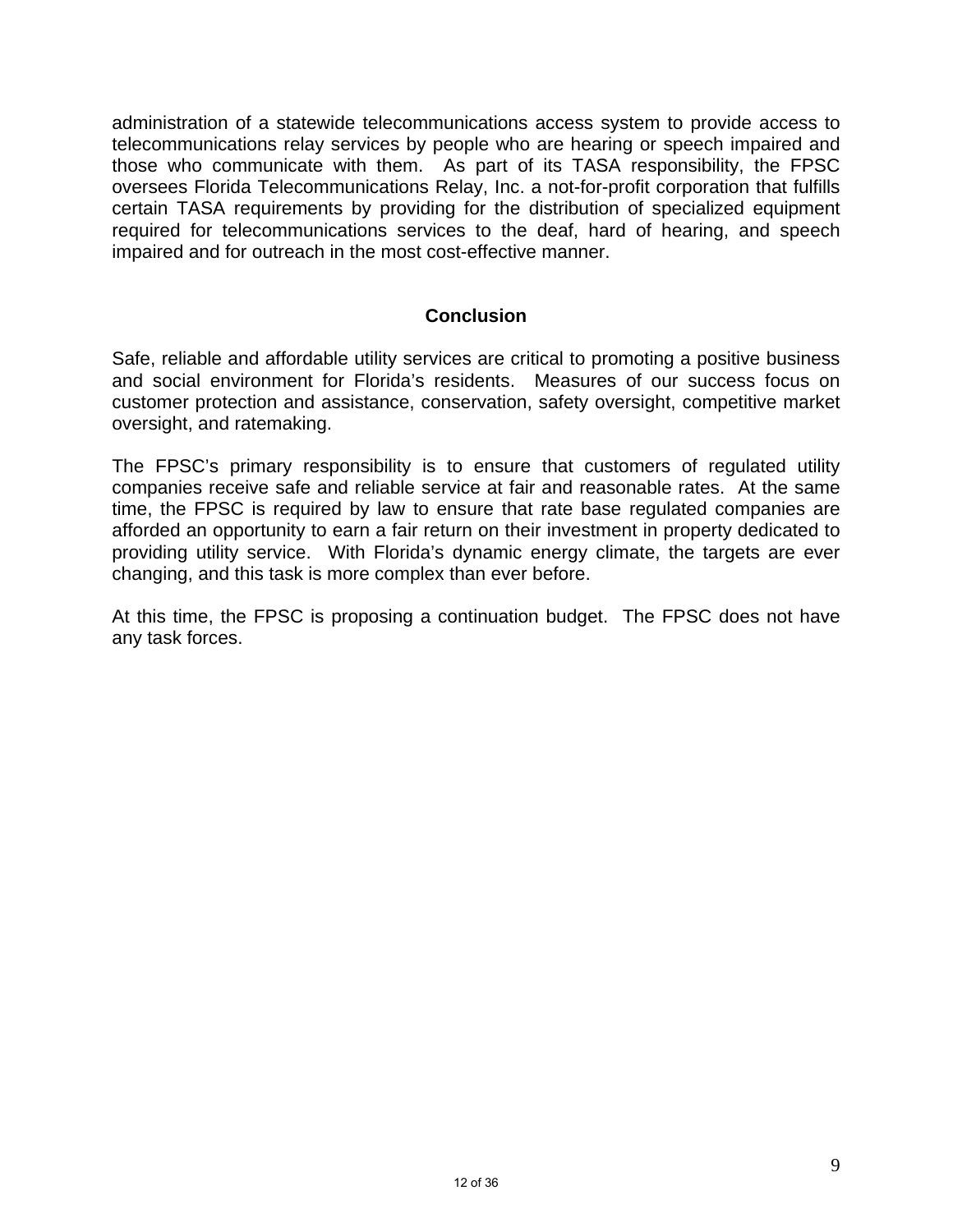# **LRPP EXHIBIT II**

# **PERFORMANCE MEASURES AND STANDARDS**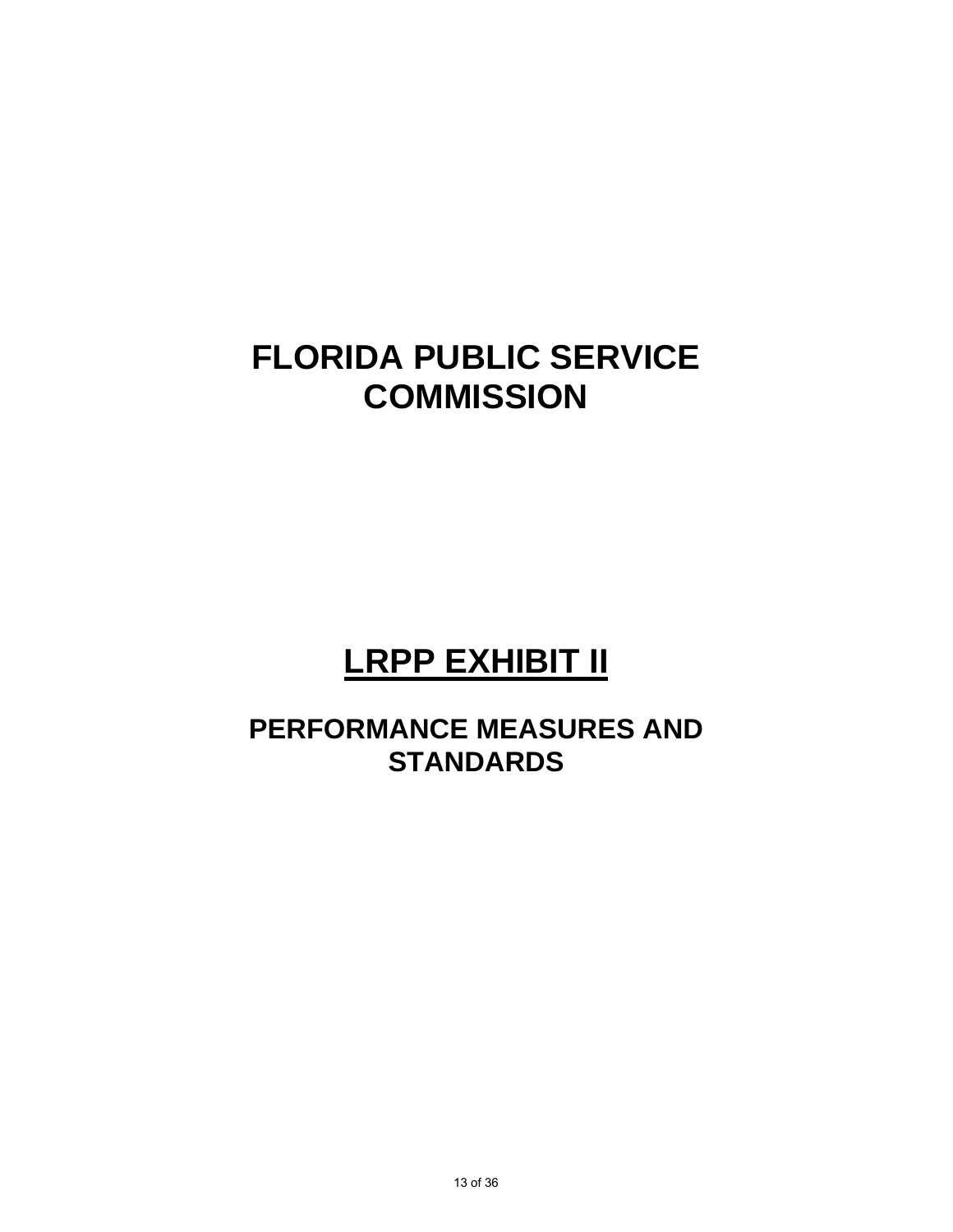# **LRPP Exhibit II - Performance Measures and Standards**

**Department: Florida Public Service Commission Department No: 61000000 Program: Utilities Regulation/ Consumer Assistan c**

**Service/Budget Entity: Utility Regulation**

**Code: 1205.00.00.00 Code: 61030100**

|    | <b>Approved Performance Measure FY 2013-14</b>                                                                                                              | <b>Approved Prior</b><br><b>Year Standard</b><br>FY 2011-12 | <b>Prior Year</b><br><b>Actual</b><br>FY 2011-12 | <b>Approved</b><br><b>Standards for</b><br>2012-13 | <b>Requested</b><br>FY 2013-14 |
|----|-------------------------------------------------------------------------------------------------------------------------------------------------------------|-------------------------------------------------------------|--------------------------------------------------|----------------------------------------------------|--------------------------------|
|    | Percentage of annual utility increases for average residential<br>1 usage compared to inflation as measured by the Consumer<br>Price Index (CPI): Composite | CPI + 1 (4.15%)                                             | 1.61%                                            | $CPI + 1$                                          | $CPI + 1$                      |
|    | Average allowed return on equity (ROE) in Florida compared to<br>average ROE in the USA: Composite                                                          | $USA +/- 1$<br>$(10.49\% +/- 1)$                            | 10.4%                                            | $USA +/- 1$                                        | $USA +/- 1$                    |
| 3  | Percent of utilities achieving within range and over range of last<br>authorized ROE: Electric                                                              | 100% / 0%                                                   | 40%/0%                                           | 100%/0%                                            | 100%/0%                        |
|    | Percent of utilities achieving within range and over range of last<br>authorized ROE: Gas                                                                   | 29% / 0%                                                    | 43%/14%                                          | 29% / 0%                                           | 29% / 0%                       |
| 5  | Percent of utilities achieving within range and over range of last<br>authorized ROE: Water & Wastewater                                                    | 10% / 5%                                                    | 3% / 4%                                          | 10% / 5%                                           | 10% / 5%                       |
| 6  | Percent of communications service variances per inspection points<br>examined                                                                               | 19.0%                                                       | $0.00\%$                                         | Measure Deleted                                    | Measure Deleted                |
|    | Percent of electric and gas safety variances corrected on first<br>reinspection                                                                             | 60.1%                                                       | 87.90%                                           | 60.1%                                              | 60.1%                          |
|    | 8 Consumer Calls: Percent of calls answered                                                                                                                 | 86%                                                         | 91.57%                                           | 86%                                                | 86%                            |
|    | 9 Consumer Calls: Average waiting time (in minutes)                                                                                                         | 1.4                                                         | .33                                              | 1.4                                                | 1.4                            |
| 10 | Conservation Programs Reviewed and Conservation<br>Proceedings Undertaken                                                                                   | 87                                                          | 103                                              | 87                                                 | 87                             |
| 11 | Per capita annual kWh energy savings through conservation<br>programs (in kWh)                                                                              | 250                                                         | 404                                              | 368                                                | 368                            |
| 12 | Utility Companies for which Rates or Earnings were<br>Reviewed/Adjusted: Electric                                                                           | 19                                                          | 29                                               | 19                                                 | 19                             |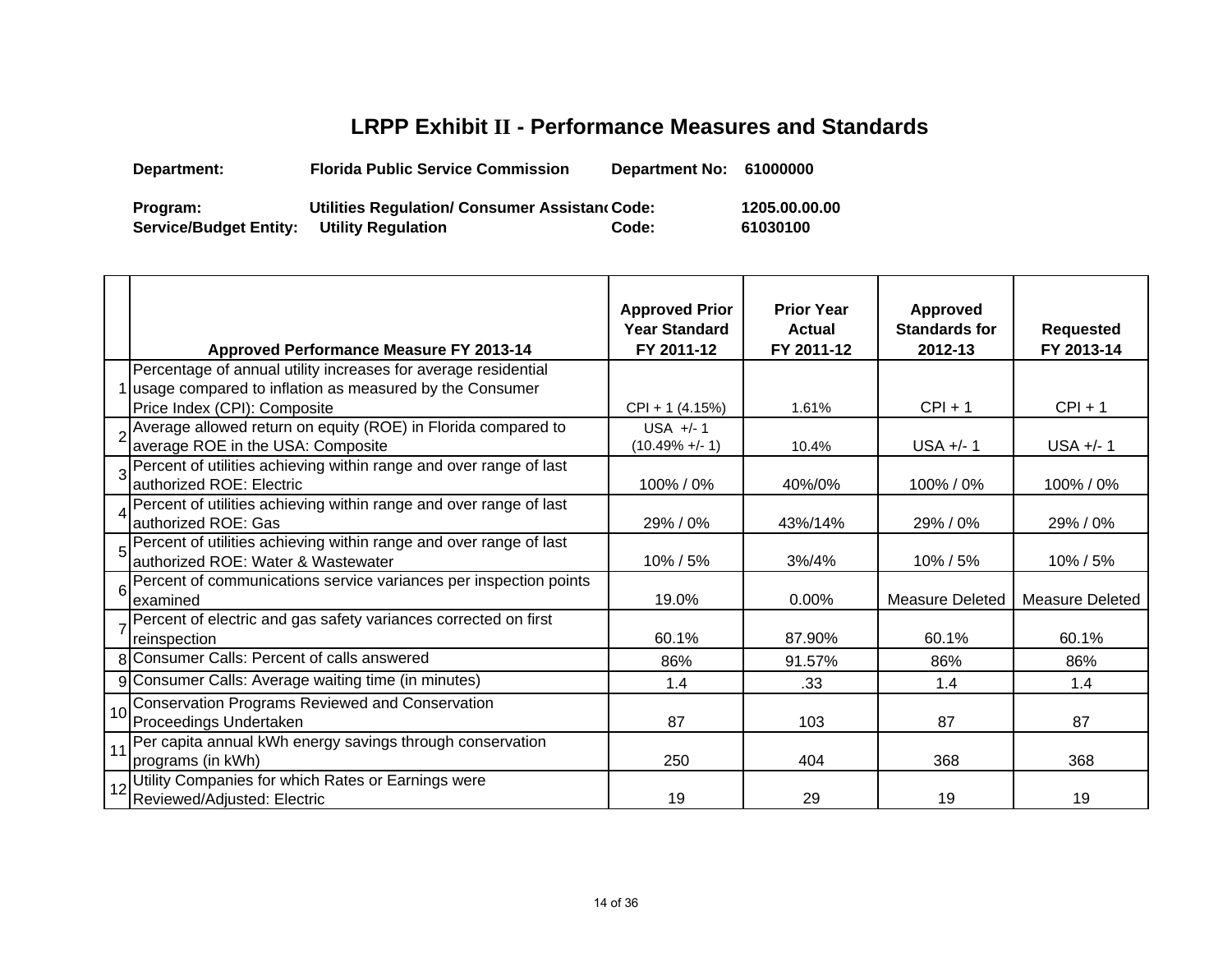|                 | <b>Approved Performance Measure FY 2013-14</b>                        | <b>Approved Prior</b><br><b>Year Standard</b><br>FY 2011-12 | <b>Prior Year</b><br><b>Actual</b><br>FY 2011-12 | <b>Approved</b><br><b>Standards for</b><br>2012-13 | <b>Requested</b><br>FY 2013-14 |
|-----------------|-----------------------------------------------------------------------|-------------------------------------------------------------|--------------------------------------------------|----------------------------------------------------|--------------------------------|
|                 | Utility Companies for which Rates or Earnings were                    |                                                             |                                                  |                                                    |                                |
| 13              | Reviewed/Adjusted: Gas                                                | 6                                                           | 6                                                | 6                                                  | 6                              |
| 14              | Utility Companies for which Rates or Earnings were                    |                                                             |                                                  |                                                    |                                |
|                 | Reviewed/Adjusted: Water & Wastewater                                 | 155                                                         | 144                                              | 145                                                | 145                            |
| 15 <sup>1</sup> | Proceedings to Evaluate or Resolve Retail and Wholesale               |                                                             |                                                  |                                                    |                                |
|                 | Telecommunications Competitive Issues                                 | 600                                                         | 439                                              | 300                                                | 300                            |
|                 | Number of proceedings granting certificates to operate as a           |                                                             |                                                  |                                                    |                                |
|                 | 16 telecommunications company and registering intrastate              |                                                             |                                                  |                                                    |                                |
|                 | interexchange telecommunications companies                            | 70                                                          | 38                                               | 20                                                 | 20                             |
|                 | 17 Number of proceedings granting service authority, resolving        |                                                             |                                                  |                                                    |                                |
|                 | territorial disputes, or approving territorial agreements: Electric   | 3                                                           | 6                                                | 3                                                  | 3                              |
|                 | 18 Number of proceedings granting service authority, resolving        |                                                             |                                                  |                                                    |                                |
|                 | territorial disputes, or approving territorial agreements: Gas        |                                                             | 3                                                |                                                    |                                |
|                 | Number of proceedings granting service authority, resolving           |                                                             |                                                  |                                                    |                                |
|                 | 19 territorial disputes, or approving territorial agreements: Water & |                                                             |                                                  |                                                    |                                |
|                 | Wastewater                                                            | 55                                                          | 39                                               | 45                                                 | 45                             |
|                 | 20 Number of proceedings relating to wholesale competition or         |                                                             |                                                  |                                                    |                                |
|                 | electric reliability                                                  | 33                                                          | 38                                               | 33                                                 | 33                             |
|                 | 21 Utility Consumer Complaints and Information Requests Closed        | 43,000                                                      | 51,626                                           | 43,000                                             | 43,000                         |
|                 | 22 Safety Inspections Performed (Electric and Gas)                    | 3,000                                                       | 4,184                                            | 3,000                                              | 3,000                          |
|                 | 23 Communications Service Evaluations Performed                       | 4,000                                                       | 0                                                | Measure Deleted                                    | <b>Measure Deleted</b>         |
|                 | 24 Number Average Customer Satisfaction Rating of the Complaint       |                                                             |                                                  |                                                    |                                |
|                 | <b>Handling Function</b>                                              | 4                                                           | 6                                                |                                                    |                                |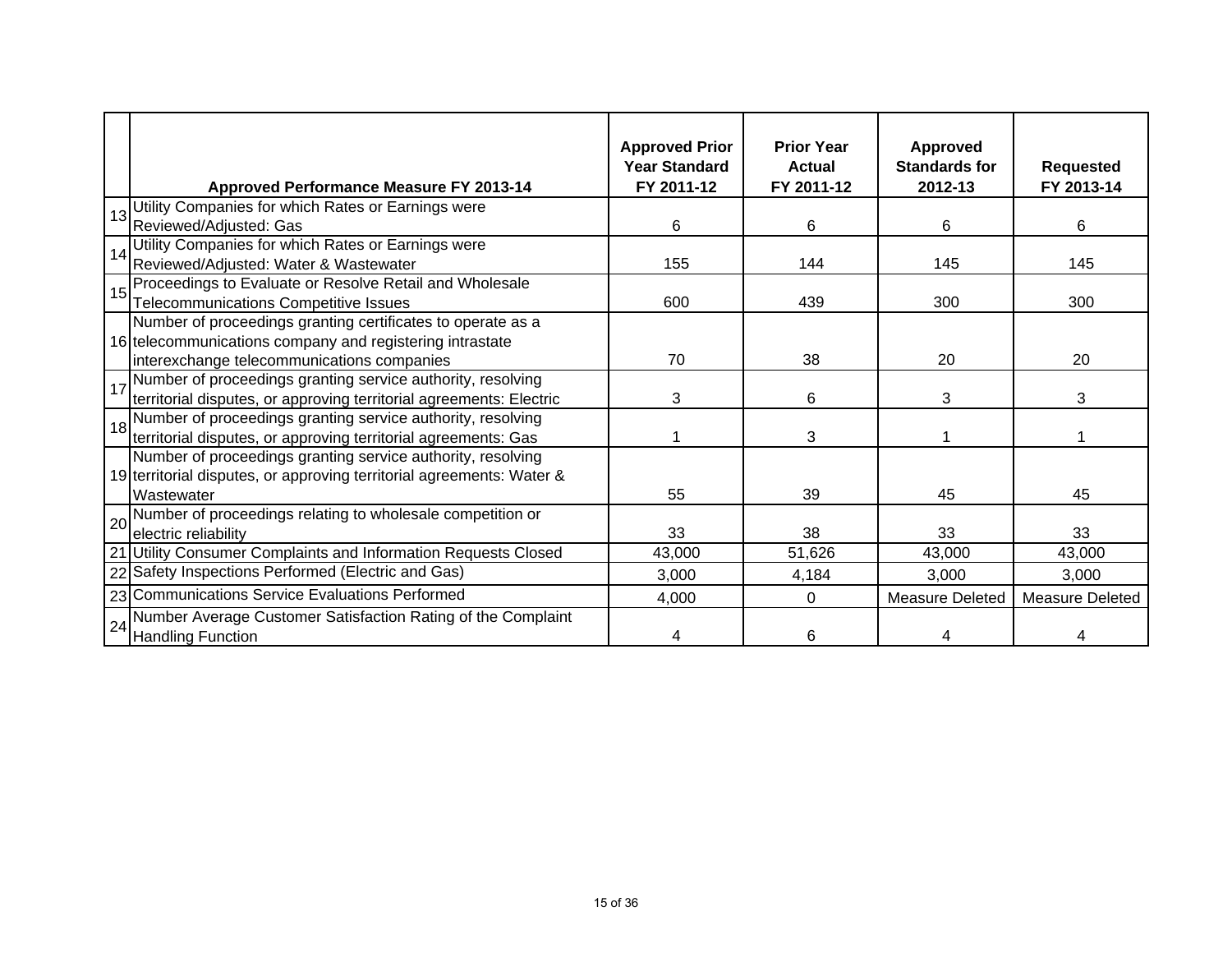# **LRPP EXHIBIT III**

**PERFORMANCE MEASURE ASSESSMENT**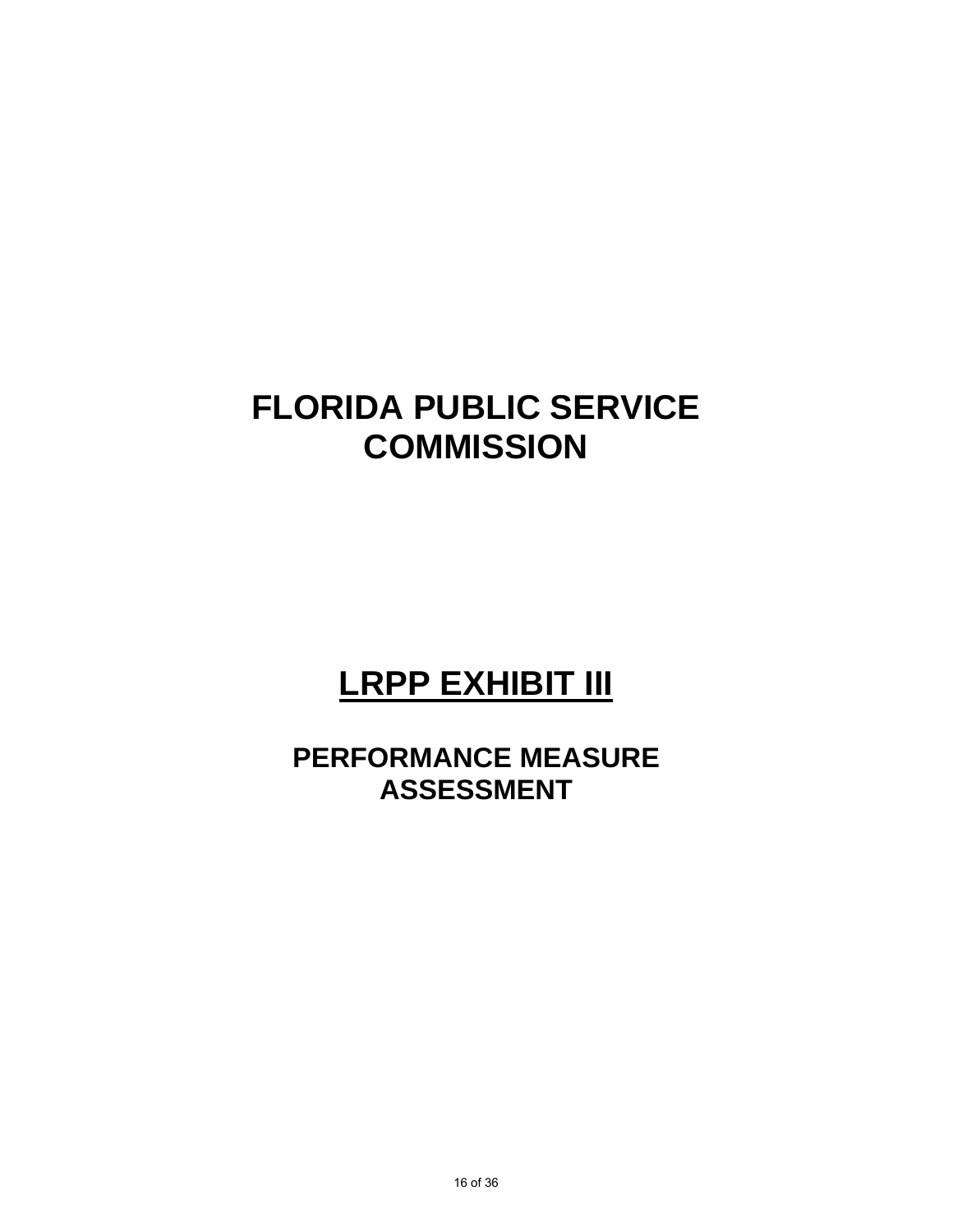| <b>LRPP Exhibit III: PERFORMANCE MEASURE ASSESSMENT</b> |
|---------------------------------------------------------|
|---------------------------------------------------------|

| <b>Florida Public Service Commission</b><br>Department:<br><b>Utilities Regulation / Consumer Assistance</b><br>Program:<br><b>Service/Budget Entity:</b><br><u>Consumer Safety / Protection</u><br>Measure: #3<br><b>Prcentage of Utilities Achieving Within Range</b><br><b>And Over Range of Last Authorized ROE: Gas</b>                                                                                                                                                                                                                                                                 |                                                                                                                                         |                                   |                                                          |  |
|----------------------------------------------------------------------------------------------------------------------------------------------------------------------------------------------------------------------------------------------------------------------------------------------------------------------------------------------------------------------------------------------------------------------------------------------------------------------------------------------------------------------------------------------------------------------------------------------|-----------------------------------------------------------------------------------------------------------------------------------------|-----------------------------------|----------------------------------------------------------|--|
| <b>Action:</b>                                                                                                                                                                                                                                                                                                                                                                                                                                                                                                                                                                               | Performance Assessment of Outcome Measure<br>Performance Assessment of Output Measure<br><b>Adjustment of GAA Performance Standards</b> |                                   | <b>Revision of Measure</b><br><b>Deletion of Measure</b> |  |
| <b>Approved Standard</b>                                                                                                                                                                                                                                                                                                                                                                                                                                                                                                                                                                     | <b>Actual Performance</b><br><b>Results</b>                                                                                             | <b>Difference</b><br>(Over/Under) | Percentage<br><b>Difference</b>                          |  |
| 100%/0%                                                                                                                                                                                                                                                                                                                                                                                                                                                                                                                                                                                      | 40%/0%                                                                                                                                  | 60%/0%                            | 60%                                                      |  |
| <b>Factors Accounting for the Difference:</b><br><b>Internal Factors</b> (check all that apply):<br><b>Personnel Factors</b><br><b>Staff Capacity</b><br>Level of Training<br><b>Competing Priorities</b><br>Other (Identify)<br><b>Previous Estimate Incorrect</b><br><b>Explanation:</b>                                                                                                                                                                                                                                                                                                   |                                                                                                                                         |                                   |                                                          |  |
| <b>External Factors (check all that apply):</b><br><b>Resources Unavailable</b><br><b>Technological Problems</b><br><b>Natural Disaster</b><br>Legal/Legislative Change<br><b>Target Population Change</b><br>Other (Identify)<br>This Program/Service Cannot Fix the Problem<br>Current Laws Are Working Against The Agency Mission<br><b>Explanation:</b> Three of the five electric utilities earned below the ROE range.<br>Underearning utilities are responsible for filing petitions for rate increases to<br>correct underearnings. The Commission does not initiate rate increases. |                                                                                                                                         |                                   |                                                          |  |
|                                                                                                                                                                                                                                                                                                                                                                                                                                                                                                                                                                                              |                                                                                                                                         |                                   |                                                          |  |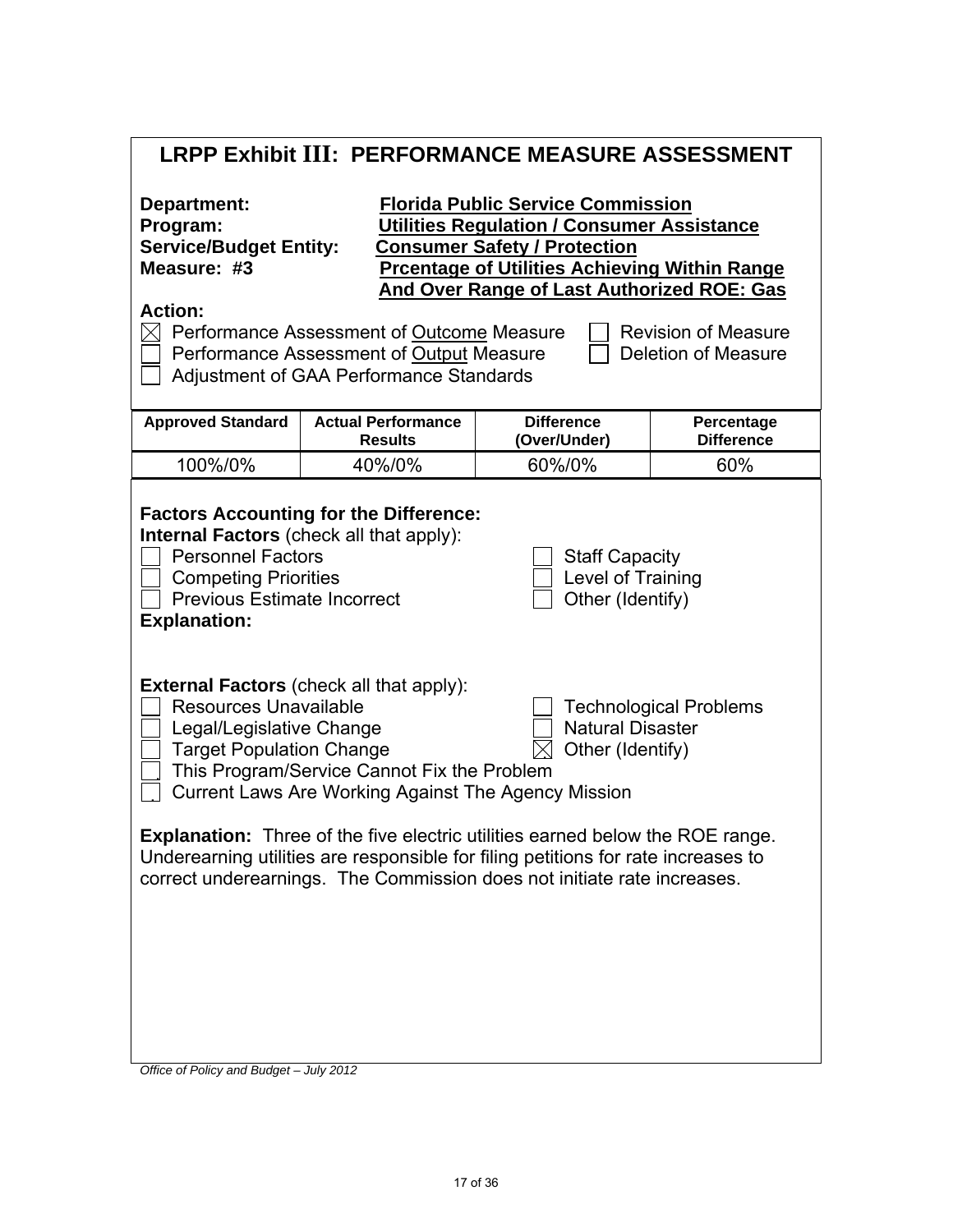|  |  | LRPP Exhibit III: PERFORMANCE MEASURE ASSESSMENT |
|--|--|--------------------------------------------------|
|--|--|--------------------------------------------------|

| Department:<br>Program:<br><b>Service/Budget Entity:</b><br>Measure #6:                                                                                                                                                                                                                                                                                                             |                                             | <b>Florida Public Service Commission</b><br><b>Utility Regulation/Consumer Assistance</b><br><b>Utility Regulation</b><br><b>Percent of Communications Service Variances</b><br><b>Per Inspection Points Examined</b> |                                 |  |  |
|-------------------------------------------------------------------------------------------------------------------------------------------------------------------------------------------------------------------------------------------------------------------------------------------------------------------------------------------------------------------------------------|---------------------------------------------|-----------------------------------------------------------------------------------------------------------------------------------------------------------------------------------------------------------------------|---------------------------------|--|--|
| <b>Action:</b><br><b>Revision of Measure</b><br>X Performance Assessment of Outcome Measure<br>Performance Assessment of Output Measure<br><b>Deletion of Measure</b><br>Adjustment of GAA Performance Standards                                                                                                                                                                    |                                             |                                                                                                                                                                                                                       |                                 |  |  |
| <b>Approved Standard</b>                                                                                                                                                                                                                                                                                                                                                            | <b>Actual Performance</b><br><b>Results</b> | <b>Difference</b><br>(Over/Under)                                                                                                                                                                                     | Percentage<br><b>Difference</b> |  |  |
| 19%                                                                                                                                                                                                                                                                                                                                                                                 | 0                                           | $\overline{0}$                                                                                                                                                                                                        | 0                               |  |  |
| <b>Factors Accounting for the Difference:</b><br><b>Internal Factors</b> (check all that apply):<br><b>Personnel Factors</b><br><b>Staff Capacity</b><br><b>Competing Priorities</b><br>Level of Training<br><b>Previous Estimate Incorrect</b><br>Other (Identify)<br><b>Explanation:</b>                                                                                          |                                             |                                                                                                                                                                                                                       |                                 |  |  |
| <b>External Factors (check all that apply):</b><br>Resources Unavailable<br><b>Technological Problems</b><br><b>Natural Disaster</b><br>Legal/Legislative Change<br>X.<br><b>Target Population Change</b><br>Other (Identify)<br>This Program/Service Cannot Fix The Problem<br>Current Laws Are Working Against The Agency Mission                                                 |                                             |                                                                                                                                                                                                                       |                                 |  |  |
| <b>Explanation:</b> The Regulatory Reform Act of 2011 eliminated certain<br>telecommunications service standards contained in Chapter 364. This resulted<br>in the elimination of local exchange company and hotel/motel call aggregator<br>service evaluations. The measured task will no longer be performed. A request<br>to delete Measure #6 has been approved for FY 2012-13. |                                             |                                                                                                                                                                                                                       |                                 |  |  |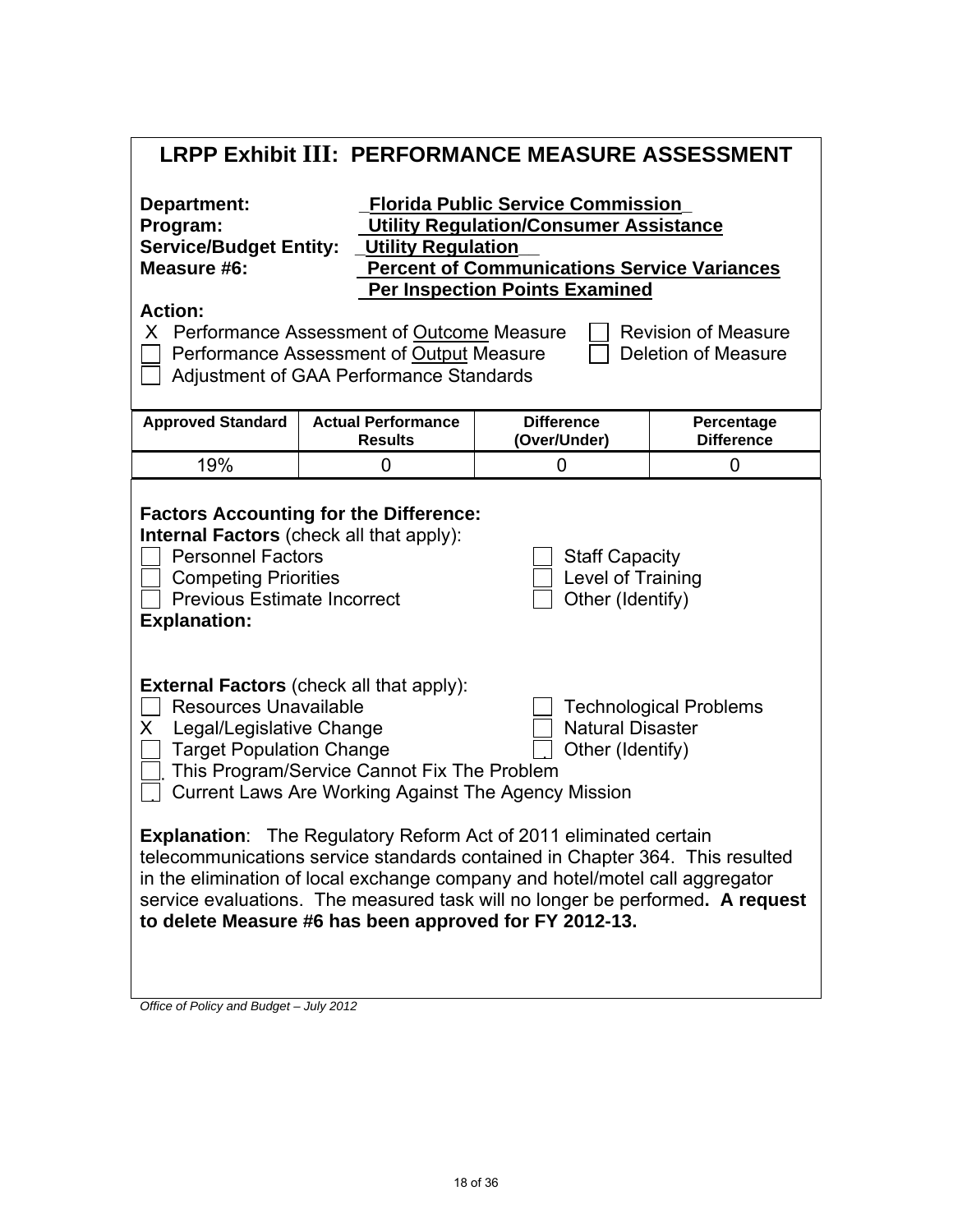| LRPP Exhibit III: PERFORMANCE MEASURE ASSESSMENT                                                                                                                                                                                                                                                                                                                                                                                                                                                                                                                                                                                                                                                                                                                                                                                                                                                                |                                                                                                                                  |                                   |                                                          |  |
|-----------------------------------------------------------------------------------------------------------------------------------------------------------------------------------------------------------------------------------------------------------------------------------------------------------------------------------------------------------------------------------------------------------------------------------------------------------------------------------------------------------------------------------------------------------------------------------------------------------------------------------------------------------------------------------------------------------------------------------------------------------------------------------------------------------------------------------------------------------------------------------------------------------------|----------------------------------------------------------------------------------------------------------------------------------|-----------------------------------|----------------------------------------------------------|--|
| <b>Florida Public Service Commission</b><br><b>Department:</b><br>Program:<br><b>Utilities Regulation / Consumer Assistance</b><br><b>Service/Budget Entity:</b><br><b>Consumer Safety / Protection</b><br>Measure: #14<br><b>Water and Wastewater Utility Companies for which</b><br><b>Rates or Earnings were Reviewed/Adjusted</b>                                                                                                                                                                                                                                                                                                                                                                                                                                                                                                                                                                           |                                                                                                                                  |                                   |                                                          |  |
| <b>Action:</b>                                                                                                                                                                                                                                                                                                                                                                                                                                                                                                                                                                                                                                                                                                                                                                                                                                                                                                  |                                                                                                                                  |                                   |                                                          |  |
|                                                                                                                                                                                                                                                                                                                                                                                                                                                                                                                                                                                                                                                                                                                                                                                                                                                                                                                 | Performance Assessment of Outcome Measure<br>Performance Assessment of Output Measure<br>Adjustment of GAA Performance Standards |                                   | <b>Revision of Measure</b><br><b>Deletion of Measure</b> |  |
| <b>Approved Standard</b>                                                                                                                                                                                                                                                                                                                                                                                                                                                                                                                                                                                                                                                                                                                                                                                                                                                                                        | <b>Actual Performance</b><br><b>Results</b>                                                                                      | <b>Difference</b><br>(Over/Under) | Percentage<br><b>Difference</b>                          |  |
| 155                                                                                                                                                                                                                                                                                                                                                                                                                                                                                                                                                                                                                                                                                                                                                                                                                                                                                                             | 144                                                                                                                              | 10                                | 92%                                                      |  |
| <b>Factors Accounting for the Difference:</b><br><b>Internal Factors</b> (check all that apply):<br><b>Personnel Factors</b><br><b>Staff Capacity</b><br>Level of Training<br><b>Competing Priorities</b><br><b>Previous Estimate Incorrect</b><br>Other (Identify)<br><b>External Factors (check all that apply):</b><br><b>Resources Unavailable</b><br><b>Technological Problems</b><br><b>Natural Disaster</b><br>Legal/Legislative Change<br><b>Target Population Change</b><br>Other (Identify)<br>This Program/Service Cannot Fix the Problem<br>Current Laws Are Working Against the Agency Mission                                                                                                                                                                                                                                                                                                     |                                                                                                                                  |                                   |                                                          |  |
| <b>Explanation:</b> The approved standard represents the total water and wastewater<br>utilities under the Commission's jurisdiction. The number of water and<br>wastewater utilities that fall under the Commission's jurisdiction increases as new<br>companies are formed and decreases as existing companies are transferred to<br>governmental entities. Since the time the standard was established at 155<br>entities, the Commission has experienced a net loss in jurisdictional entities. As<br>of 8/15/2011, there were 145 jurisdictional water and wastewater utilities. A<br>request was approved to change the standard to reflect the appropriate<br>number of regulated water and wastewater utilities of 145 for FY 2012-13.<br>For 2011/2012, 144 utilities were reviewed, which was the total number of utilities<br>under the Commission's jurisdiction required to file an annual report. |                                                                                                                                  |                                   |                                                          |  |

 $\mathsf{l}$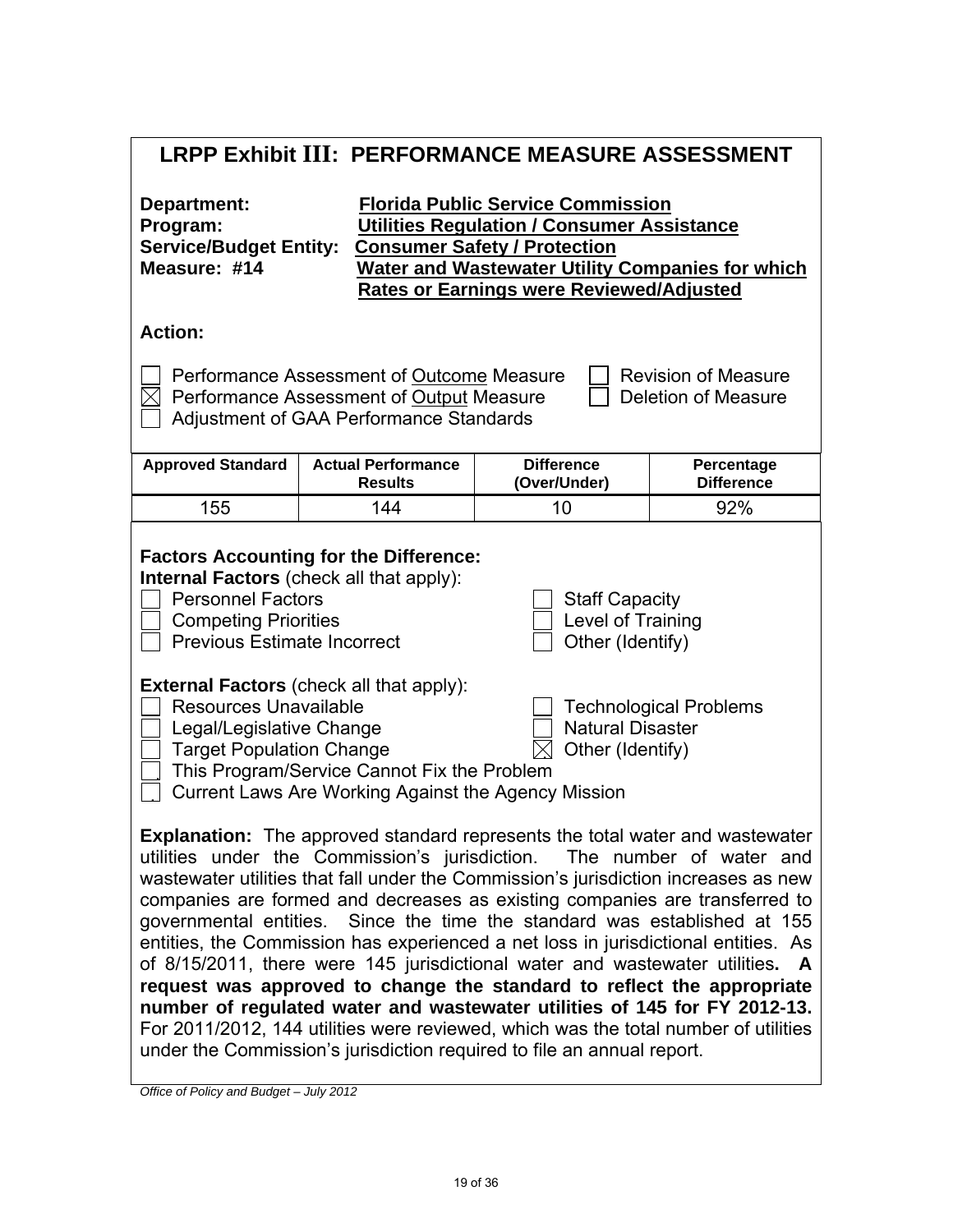| LRPP Exhibit III: PERFORMANCE MEASURE ASSESSMENT                                                                                                                                                                                                                                                                                                                                                                                                                                                                                                                                                                                                                                                                                                             |                                                                            |                                   |                                 |  |  |
|--------------------------------------------------------------------------------------------------------------------------------------------------------------------------------------------------------------------------------------------------------------------------------------------------------------------------------------------------------------------------------------------------------------------------------------------------------------------------------------------------------------------------------------------------------------------------------------------------------------------------------------------------------------------------------------------------------------------------------------------------------------|----------------------------------------------------------------------------|-----------------------------------|---------------------------------|--|--|
| <b>Florida Public Service Commission</b><br><b>Department:</b><br>Program:<br><b>Utilities Regulation/Consumer Assistance</b><br><b>Service/Budget Entity:</b><br><b>Utility Regulation</b><br>Measure #15:<br><b>Proceedings to Evaluate/Resolve Retail and</b><br><b>Wholesale Competitive Issues</b>                                                                                                                                                                                                                                                                                                                                                                                                                                                      |                                                                            |                                   |                                 |  |  |
| <b>Action:</b><br>Performance Assessment of Outcome Measure<br><b>Revision of Measure</b><br>Performance Assessment of Output Measure<br><b>Deletion of Measure</b><br>Adjustment of GAA Performance Standards                                                                                                                                                                                                                                                                                                                                                                                                                                                                                                                                               |                                                                            |                                   |                                 |  |  |
| <b>Approved Standard</b>                                                                                                                                                                                                                                                                                                                                                                                                                                                                                                                                                                                                                                                                                                                                     | <b>Actual Performance</b><br><b>Results</b>                                | <b>Difference</b><br>(Over/Under) | Percentage<br><b>Difference</b> |  |  |
| 600                                                                                                                                                                                                                                                                                                                                                                                                                                                                                                                                                                                                                                                                                                                                                          | 439                                                                        | (161)                             | 27%                             |  |  |
| <b>Factors Accounting for the Difference:</b><br><b>Internal Factors</b> (check all that apply):<br><b>Personnel Factors</b><br><b>Staff Capacity</b><br>Level of Training<br><b>Competing Priorities</b><br>Other (Identify)<br><b>Previous Estimate Incorrect</b><br>X.<br><b>Explanation:</b> Due to the statutory changes, the Commission will no longer<br>resolve retail telecommunications issues. A request was made to amend the<br>standard to reflect only wholesale competitive proceedings. The data source will<br>be the Commission's Case Management System (CMS). This is the same<br>source previously used with the deletion of the retail cases. A request to<br>change the standard from 600 to 300 has been approved for FY 2012-2013. |                                                                            |                                   |                                 |  |  |
| Training<br>Personnel<br><b>Recommendations:</b><br>Office of Policy and Budget - July 2012                                                                                                                                                                                                                                                                                                                                                                                                                                                                                                                                                                                                                                                                  | Management Efforts to Address Differences/Problems (check all that apply): | Technology<br>Other (Identify)    |                                 |  |  |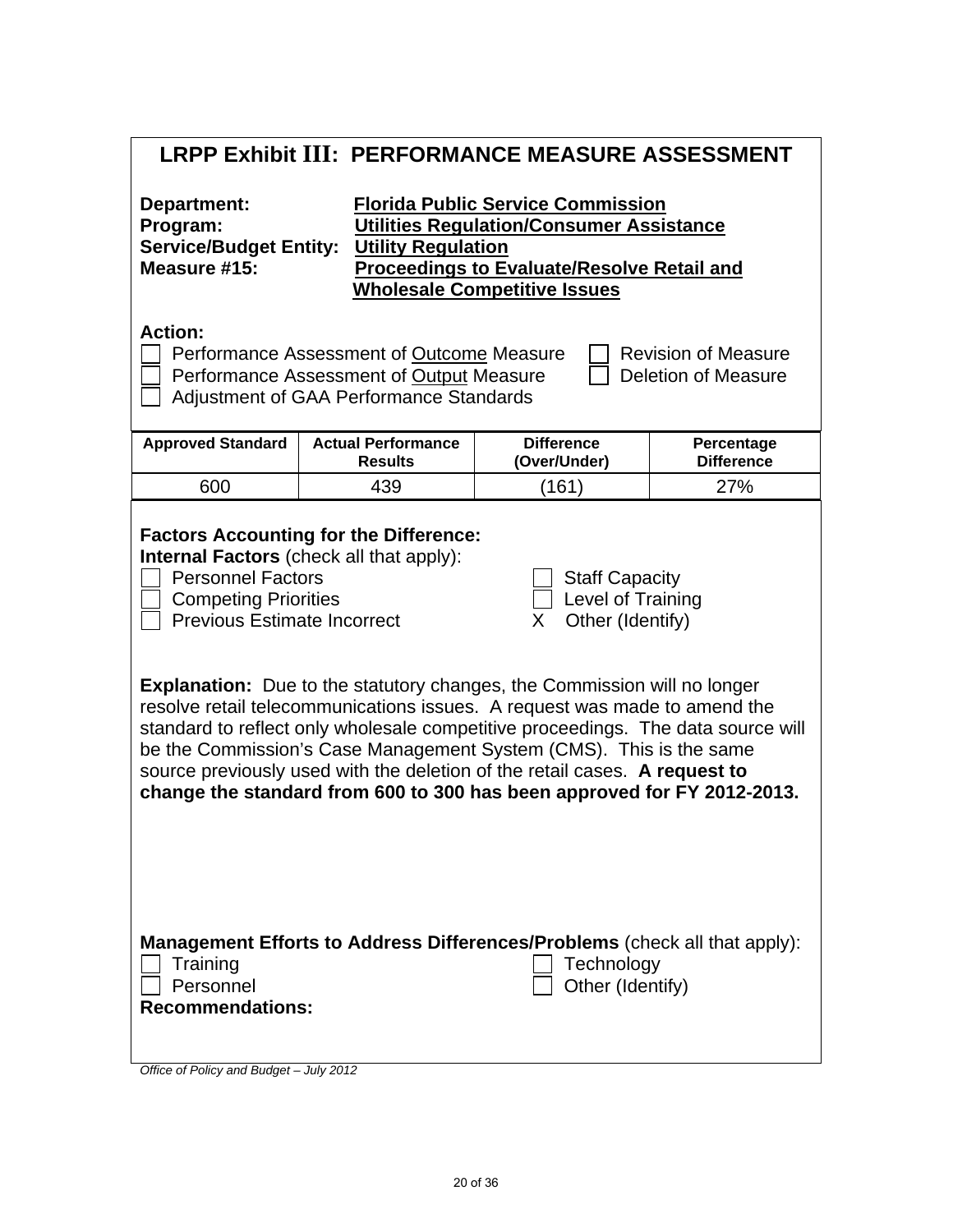| <b>LRPP Exhibit III: PERFORMANCE MEASURE ASSESSMENT</b>                                                                                                                                                                                                                                                                                                                                                                                                                                                                                                                                                                                                                                                                                                                            |                                             |                                   |                                 |  |  |
|------------------------------------------------------------------------------------------------------------------------------------------------------------------------------------------------------------------------------------------------------------------------------------------------------------------------------------------------------------------------------------------------------------------------------------------------------------------------------------------------------------------------------------------------------------------------------------------------------------------------------------------------------------------------------------------------------------------------------------------------------------------------------------|---------------------------------------------|-----------------------------------|---------------------------------|--|--|
| <b>Florida Public Service Commission</b><br>Department:<br>Program:<br><b>Utilities Regulation/Consumer Assistance</b><br><b>Service/Budget Entity:</b><br><b>Utility Regulation</b><br>Measure: #16<br><b>Number of Proceedings Granting Certificates to</b><br><b>Operate as a Telecommunications Company</b>                                                                                                                                                                                                                                                                                                                                                                                                                                                                    |                                             |                                   |                                 |  |  |
| <b>Action:</b><br>Performance Assessment of Outcome Measure<br><b>Revision of Measure</b><br>Performance Assessment of Output Measure<br><b>Deletion of Measure</b><br><b>Adjustment of GAA Performance Standards</b>                                                                                                                                                                                                                                                                                                                                                                                                                                                                                                                                                              |                                             |                                   |                                 |  |  |
| <b>Approved Standard</b>                                                                                                                                                                                                                                                                                                                                                                                                                                                                                                                                                                                                                                                                                                                                                           | <b>Actual Performance</b><br><b>Results</b> | <b>Difference</b><br>(Over/Under) | Percentage<br><b>Difference</b> |  |  |
| 70                                                                                                                                                                                                                                                                                                                                                                                                                                                                                                                                                                                                                                                                                                                                                                                 | 38                                          | (32)                              | 45%                             |  |  |
| <b>Factors Accounting for the Difference:</b><br>Internal Factors (check all that apply):<br><b>Personnel Factors</b><br><b>Staff Capacity</b><br>Level of Training<br><b>Competing Priorities</b><br><b>Previous Estimate Incorrect</b><br>X Other (Identify)<br><b>Explanation:</b> The number of proceedings granting certificates is extracted from<br>The Commission's Case Management System (CMS). The Intrastate<br>Interexchange Companies (IXCs) have been deregulated; therefore they no<br>longer will be registered by the Commission. This number will now only reflect<br>certifications of telecommunications companies since we will have no more<br>registrations by IXCs. A request to change the standard from 70 to 20 has<br>been approved for FY 2012-1013. |                                             |                                   |                                 |  |  |
| Management Efforts to Address Differences/Problems (check all that apply):<br>Training<br>Technology<br>Personnel<br>Other (Identify)<br><b>Recommendations:</b>                                                                                                                                                                                                                                                                                                                                                                                                                                                                                                                                                                                                                   |                                             |                                   |                                 |  |  |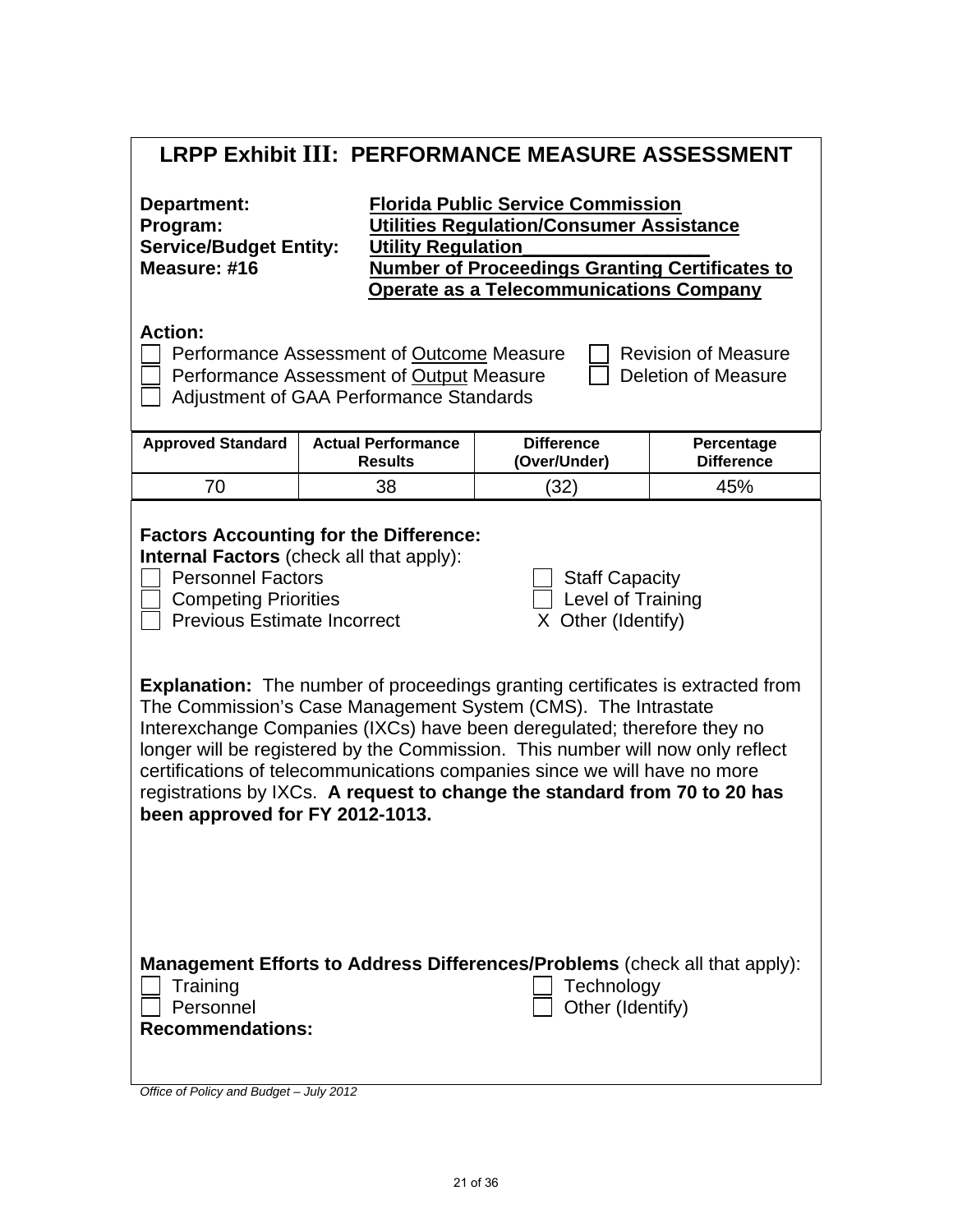| <b>LRPP Exhibit III: PERFORMANCE MEASURE ASSESSMENT</b>                                                                                                                                                                                                                                                                              |                                                                                                                                  |                                                                                                              |                                                   |  |
|--------------------------------------------------------------------------------------------------------------------------------------------------------------------------------------------------------------------------------------------------------------------------------------------------------------------------------------|----------------------------------------------------------------------------------------------------------------------------------|--------------------------------------------------------------------------------------------------------------|---------------------------------------------------|--|
| <b>Florida Public Service Commission</b><br>Department:<br><b>Utilities Regulation / Consumer Assistance</b><br>Program:<br><b>Service/Budget Entity:</b><br><b>Consumer Safety / Protection</b><br>Measure: $\#19-$<br><b>Water and Wastewater Utility Companies for</b><br>which Rates Or Earnings were Revised/Adjusted           |                                                                                                                                  |                                                                                                              |                                                   |  |
| <b>Action:</b>                                                                                                                                                                                                                                                                                                                       |                                                                                                                                  |                                                                                                              |                                                   |  |
|                                                                                                                                                                                                                                                                                                                                      | Performance Assessment of Outcome Measure<br>Performance Assessment of Output Measure<br>Adjustment of GAA Performance Standards |                                                                                                              | <b>Revision of Measure</b><br>Deletion of Measure |  |
| <b>Approved Standard</b>                                                                                                                                                                                                                                                                                                             | <b>Actual Performance</b><br><b>Results</b>                                                                                      | <b>Difference</b><br>(Over/Under)                                                                            | Percentage<br><b>Difference</b>                   |  |
| 55                                                                                                                                                                                                                                                                                                                                   | 39                                                                                                                               | (16)                                                                                                         | 29%                                               |  |
| <b>Factors Accounting for the Difference:</b><br><b>Internal Factors</b> (check all that apply):<br><b>Personnel Factors</b><br><b>Staff Capacity</b><br><b>Competing Priorities</b><br>Level of Training<br><b>Previous Estimate Incorrect</b><br>Other (Identify)<br><b>Explanation:</b>                                           |                                                                                                                                  |                                                                                                              |                                                   |  |
| <b>External Factors (check all that apply):</b><br><b>Resources Unavailable</b><br><b>Technological Problems</b><br><b>Natural Disaster</b><br>Legal/Legislative Change<br><b>Target Population Change</b><br>Other (Identify)<br>This Program/Service Cannot Fix the Problem<br>Current Laws Are Working Against the Agency Mission |                                                                                                                                  |                                                                                                              |                                                   |  |
| <b>Explanation:</b> The Commission does not control the number of petitions received<br>from utilities seeking changes in service territories, initiating territorial disputes, or<br>seeking approvals of territorial agreements.                                                                                                   |                                                                                                                                  |                                                                                                              |                                                   |  |
| A request to change the standard from 55 to 45 was approved for the<br>FY 2012-2013.                                                                                                                                                                                                                                                 |                                                                                                                                  |                                                                                                              |                                                   |  |
| Training<br>Personnel                                                                                                                                                                                                                                                                                                                |                                                                                                                                  | Management Efforts to Address Differences/Problems (check all that apply):<br>Technology<br>Other (Identify) |                                                   |  |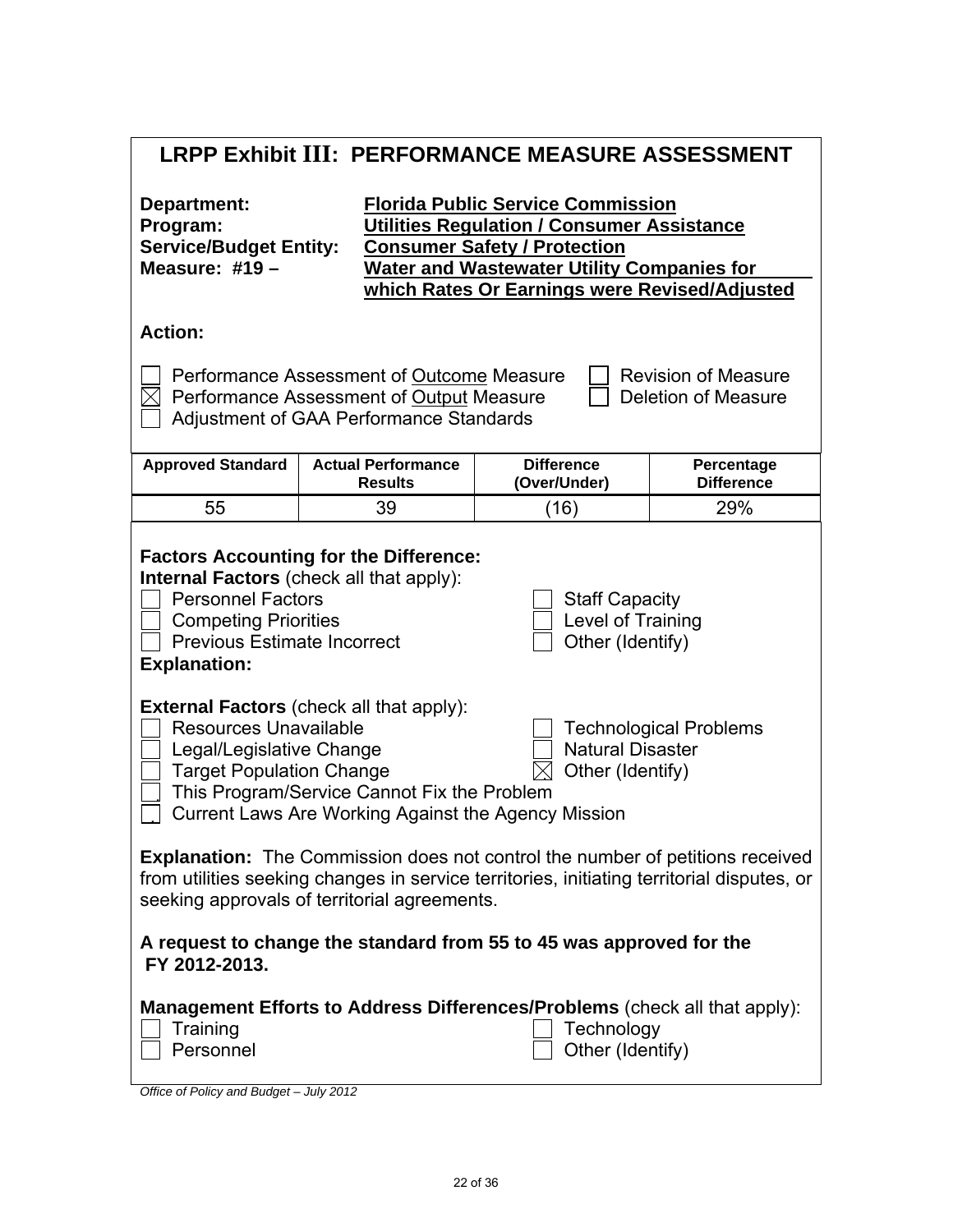|  | LRPP Exhibit III: PERFORMANCE MEASURE ASSESSMENT |
|--|--------------------------------------------------|
|--|--------------------------------------------------|

| Department:<br>Program:<br><b>Service/Budget Entity:</b><br>Measure: #23                                                                                                                                                                                                                                                                                              | <b>Florida Public Service Commission</b><br><b>Utility Regulation/Consumer Assistance</b><br><b>Utility Regulation</b><br><b>Communications Service Evaluations Performed</b> |                                   |                                 |  |
|-----------------------------------------------------------------------------------------------------------------------------------------------------------------------------------------------------------------------------------------------------------------------------------------------------------------------------------------------------------------------|-------------------------------------------------------------------------------------------------------------------------------------------------------------------------------|-----------------------------------|---------------------------------|--|
| <b>Action:</b><br><b>Revision of Measure</b><br>Performance Assessment of Outcome Measure<br>Performance Assessment of Output Measure<br><b>Deletion of Measure</b><br>X<br>Adjustment of GAA Performance Standards                                                                                                                                                   |                                                                                                                                                                               |                                   |                                 |  |
| <b>Approved Standard</b>                                                                                                                                                                                                                                                                                                                                              | <b>Actual Performance</b><br><b>Results</b>                                                                                                                                   | <b>Difference</b><br>(Over/Under) | Percentage<br><b>Difference</b> |  |
| 4000                                                                                                                                                                                                                                                                                                                                                                  | 0                                                                                                                                                                             | 0                                 | 0                               |  |
| <b>Factors Accounting for the Difference:</b><br><b>Internal Factors</b> (check all that apply):<br><b>Personnel Factors</b><br><b>Staff Capacity</b><br>Level of Training<br><b>Competing Priorities</b><br><b>Previous Estimate Incorrect</b><br>Other (Identify)<br><b>Explanation:</b>                                                                            |                                                                                                                                                                               |                                   |                                 |  |
| <b>External Factors (check all that apply):</b><br><b>Resources Unavailable</b><br><b>Technological Problems</b><br><b>Natural Disaster</b><br>Legal/Legislative Change<br>X<br><b>Target Population Change</b><br>Other (Identify)<br>This Program/Service Cannot Fix The Problem<br><b>Current Laws Are Working Against The Agency Mission</b>                      |                                                                                                                                                                               |                                   |                                 |  |
| <b>Explanation:</b> The Regulatory Reform Act of 2011 eliminated certain<br>telecommunications service standards contained in Chapter 364. This resulted<br>in the elimination of local exchange company and hotel/motel call aggregator<br>service evaluations. The measured task will no longer be performed. A request<br>to delete Measure #23 has been approved. |                                                                                                                                                                               |                                   |                                 |  |
|                                                                                                                                                                                                                                                                                                                                                                       |                                                                                                                                                                               |                                   |                                 |  |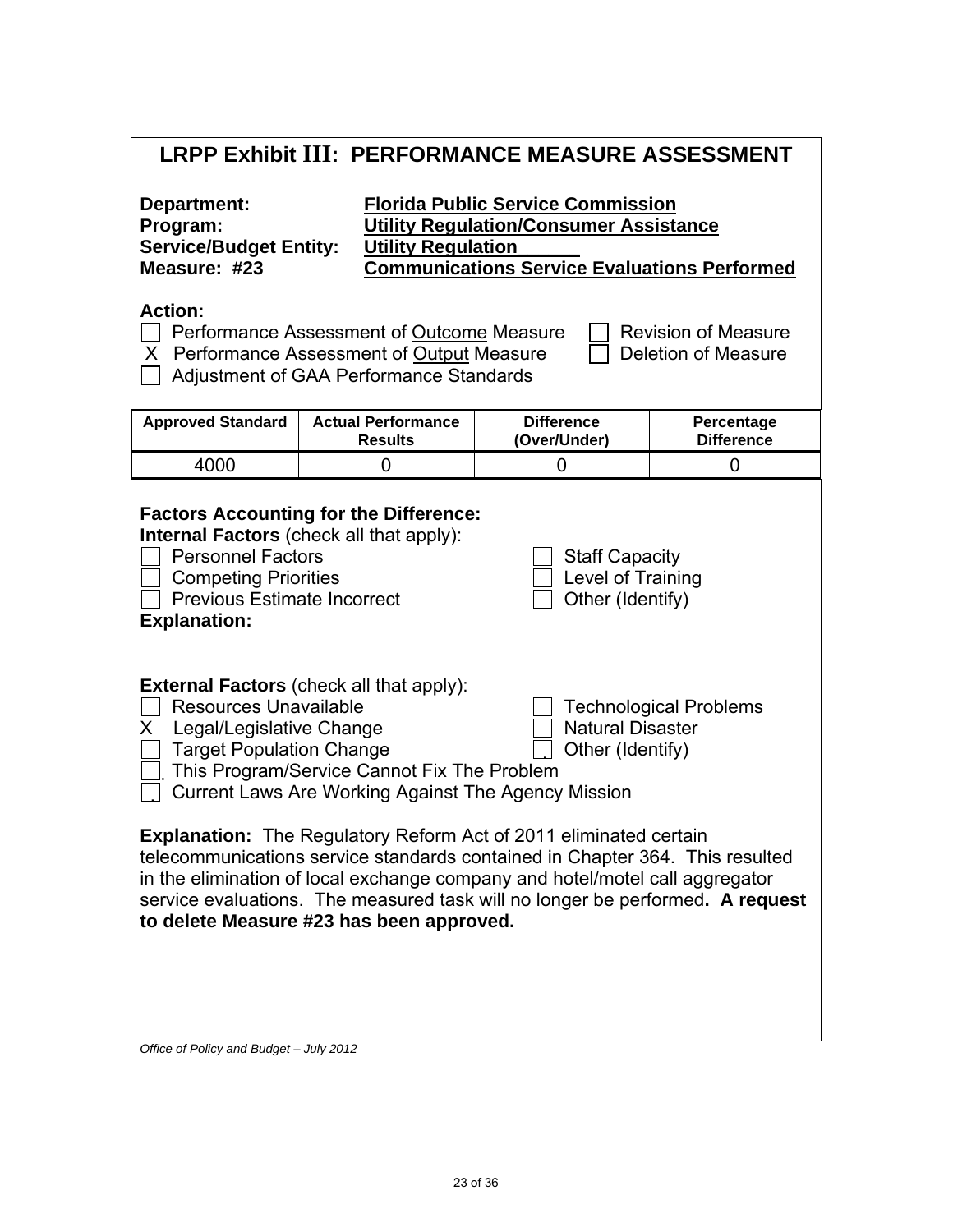# **LRPP EXHIBIT IV**

# **PERFORMANCE MEASURE VALIDITY AND RELIABILITY**

# **NO CHANGES IN STANDARDS ARE BEING REQUESTED IN THE LRPP FY 2012-13 THROUGH 2017-18 THEREFORE THERE ARE NOT EXHIBIT IV'S**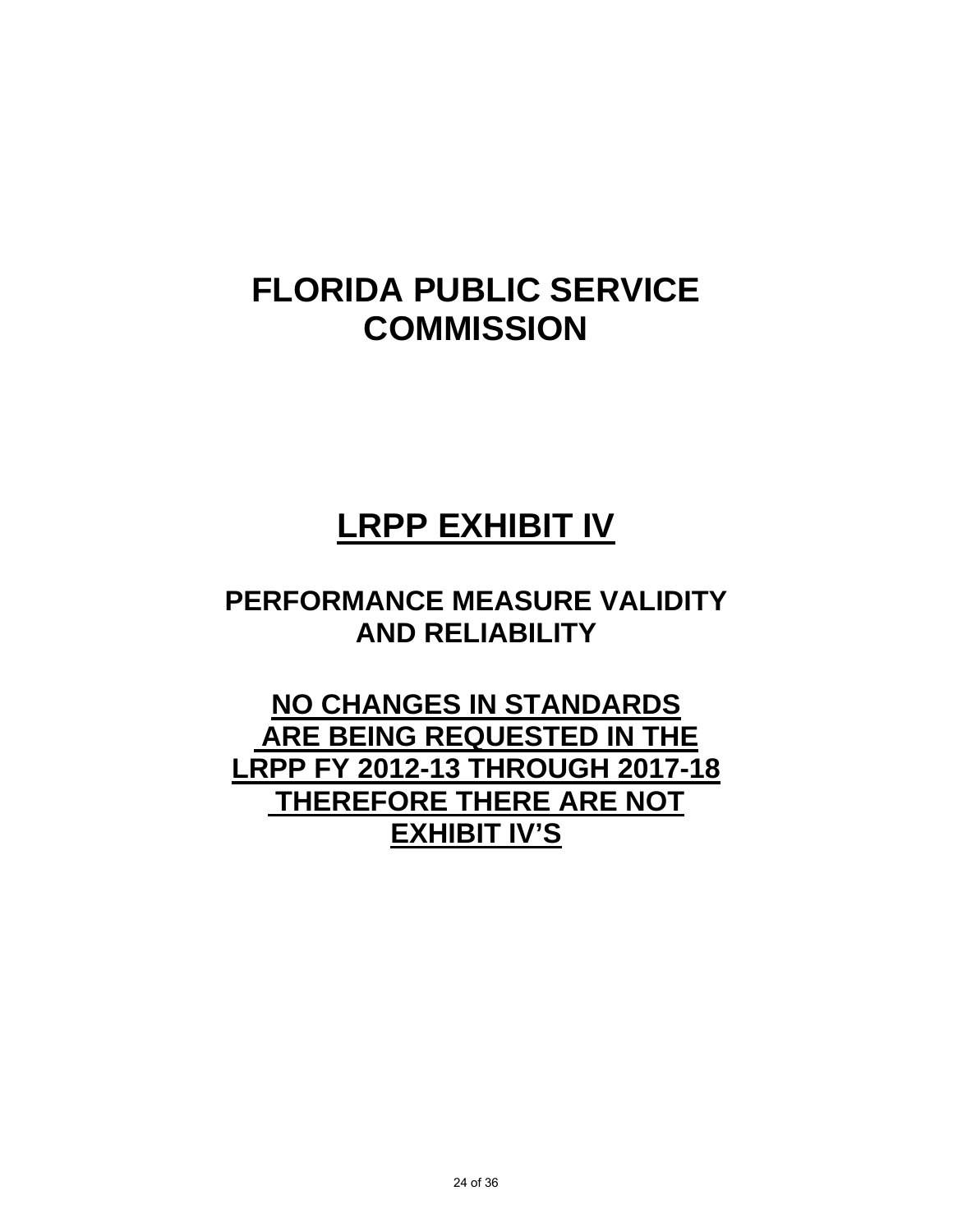# **LRPP EXHIBIT V**

# **ASSOCIATED ACTIVITIES CONTRIBUTING TO PERFORMANCE MEASURES**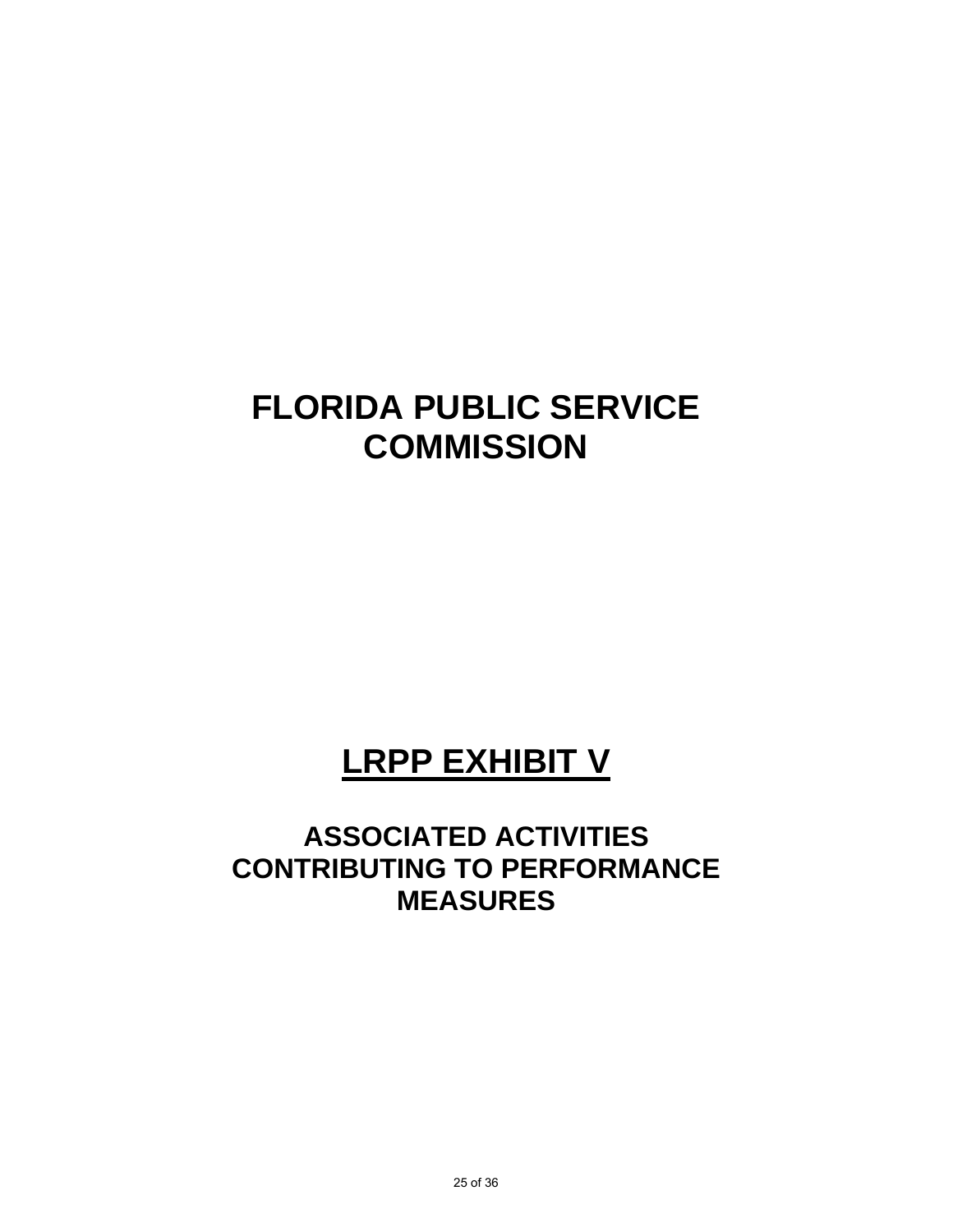|                   | LRPP Exhibit V: Identification of Associated Activity Contributing to Performance Measures                                                                |  |                                           |  |  |
|-------------------|-----------------------------------------------------------------------------------------------------------------------------------------------------------|--|-------------------------------------------|--|--|
| Measure<br>Number | <b>APPROVED PERFORMANCE MEASURES FOR</b><br>FY 2012-13                                                                                                    |  | <b>Associated Activities Title</b>        |  |  |
| 1                 | Percentage of annual utility increases for average residential<br>usage compared to inflation as measured by the Consumer<br>Price Index (CPI): Composite |  | Ratemaking                                |  |  |
| 2                 | Average allowed return on equity (ROE) in Florida compared to<br>average ROE in the USA: Composite                                                        |  | Ratemaking                                |  |  |
| 3                 | Percent of utilities achieving within range and over range of last<br>authorized ROE: Electric                                                            |  | Ratemaking                                |  |  |
| 4                 | Percent of utilities achieving within range and over range of last<br>authorized ROE: Gas                                                                 |  | Ratemaking                                |  |  |
| 5                 | Percent of utilities achieving within range and over range of last<br>authorized ROE: Water & Wastewater                                                  |  | Ratemaking                                |  |  |
| 6                 | <b>MEASURE DELETED</b>                                                                                                                                    |  |                                           |  |  |
| $\overline{7}$    | Percent of electric and gas safety variances corrected on first<br>reinspection                                                                           |  | Safety Oversight                          |  |  |
| 8                 | Consumer Calls: Percent of calls answered                                                                                                                 |  | <b>Consumer Protection And Assistance</b> |  |  |
| 9                 | Consumer Calls: Average waiting time (in minutes)                                                                                                         |  | <b>Consumer Protection And Assistance</b> |  |  |
| 10                | Conservation Programs Reviewed and Conservation<br>Proceedings Undertaken                                                                                 |  | Conservation                              |  |  |
| 11                | Per capita annual kWh energy savings through conservation<br>programs (in kWh)                                                                            |  | Conservation                              |  |  |
| 12                | Utility Companies for which Rates or Earnings were<br>Reviewed/Adjusted: Electric                                                                         |  | Ratemaking                                |  |  |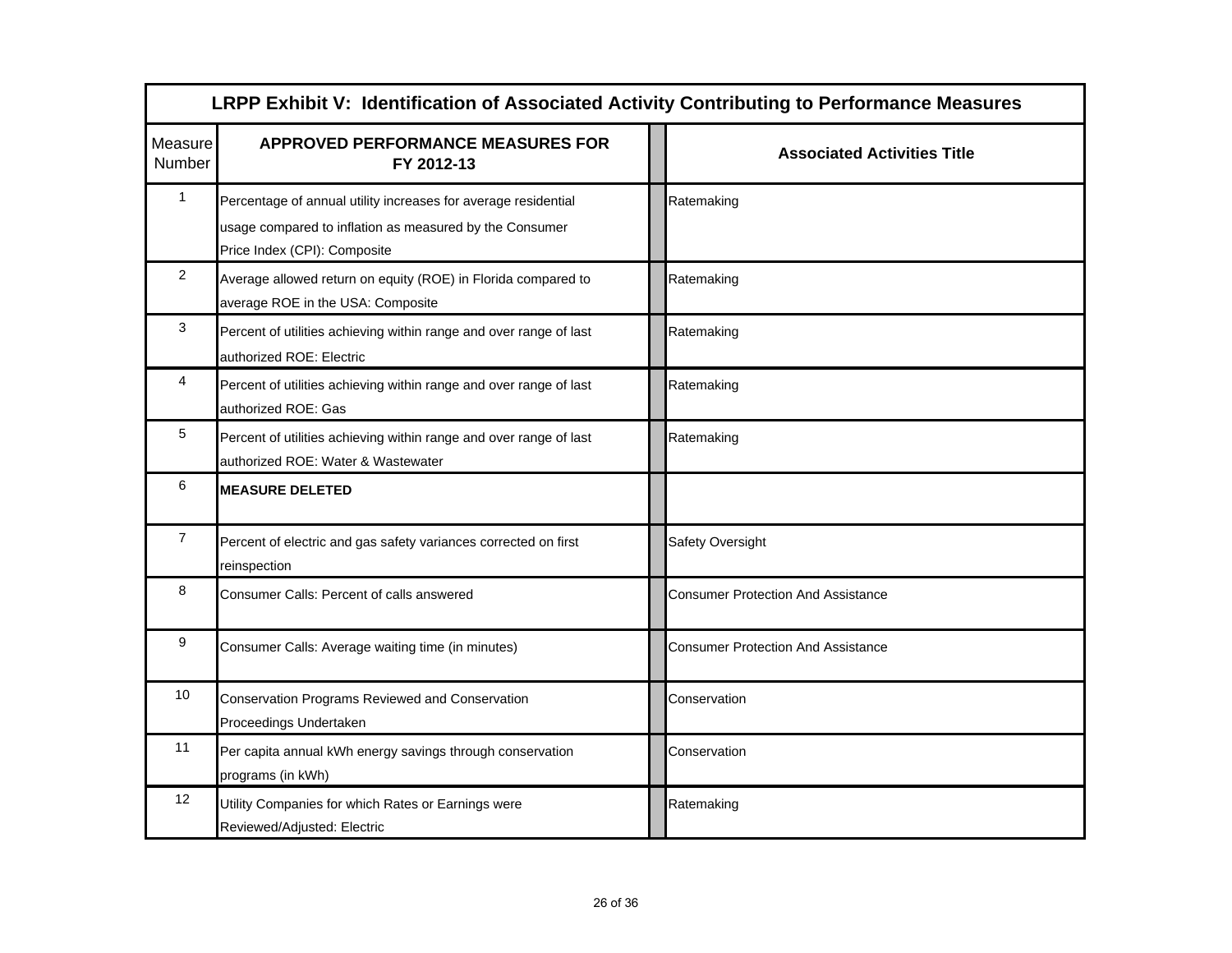|                   | LRPP Exhibit V: Identification of Associated Activity Contributing to Performance Measures                                                                         |                                              |  |  |  |
|-------------------|--------------------------------------------------------------------------------------------------------------------------------------------------------------------|----------------------------------------------|--|--|--|
| Measure<br>Number | <b>APPROVED PERFORMANCE MEASURES FOR</b><br>FY 2012-13                                                                                                             | <b>Associated Activities Title</b>           |  |  |  |
| 13                | Utility Companies for which Rates or Earnings were<br>Reviewed/Adjusted: Gas                                                                                       | Ratemaking                                   |  |  |  |
| 14                | Utility Companies for which Rates or Earnings were<br>Reviewed/Adjusted: Water & Wastewater                                                                        | Ratemaking                                   |  |  |  |
| 15                | Proceedings to Evaluate or Resolve Retail and Wholesale<br>Telecommunications Competitive Issues                                                                   | <b>Competitive Market Oversight</b>          |  |  |  |
| 16                | Number of proceedings granting certificates to operate as a<br>telecommunications company and registering intrastate<br>interexchange telecommunications companies | <b>Certificates And Territorial Disputes</b> |  |  |  |
| 17                | Number of proceedings granting service authority, resolving<br>territorial disputes, or approving territorial agreements: Electric                                 | <b>Certificates And Territorial Disputes</b> |  |  |  |
| 18                | Number of proceedings granting service authority, resolving<br>territorial disputes, or approving territorial agreements: Gas                                      | <b>Certificates And Territorial Disputes</b> |  |  |  |
| 19                | Number of proceedings granting service authority, resolving<br>territorial disputes, or approving territorial agreements: Water &<br>Wastewater                    | <b>Certificates And Territorial Disputes</b> |  |  |  |
| 20                | Number of proceedings relating to wholesale competition or<br>electric reliability                                                                                 | <b>Electric Reliability</b>                  |  |  |  |
| 21                | Utility Consumer Complaints and Information Requests Closed                                                                                                        | <b>Consumer Protection And Assistance</b>    |  |  |  |
| 22                | Safety Inspections Performed (Electric and Gas)                                                                                                                    | Safety Oversight                             |  |  |  |
| 23                | <b>MEASURE DELETED</b>                                                                                                                                             |                                              |  |  |  |
| 24                | Number Average Customer Satisfaction Rating of the Complaint<br><b>Handling Function</b>                                                                           | <b>Consumer Protection And Assistance</b>    |  |  |  |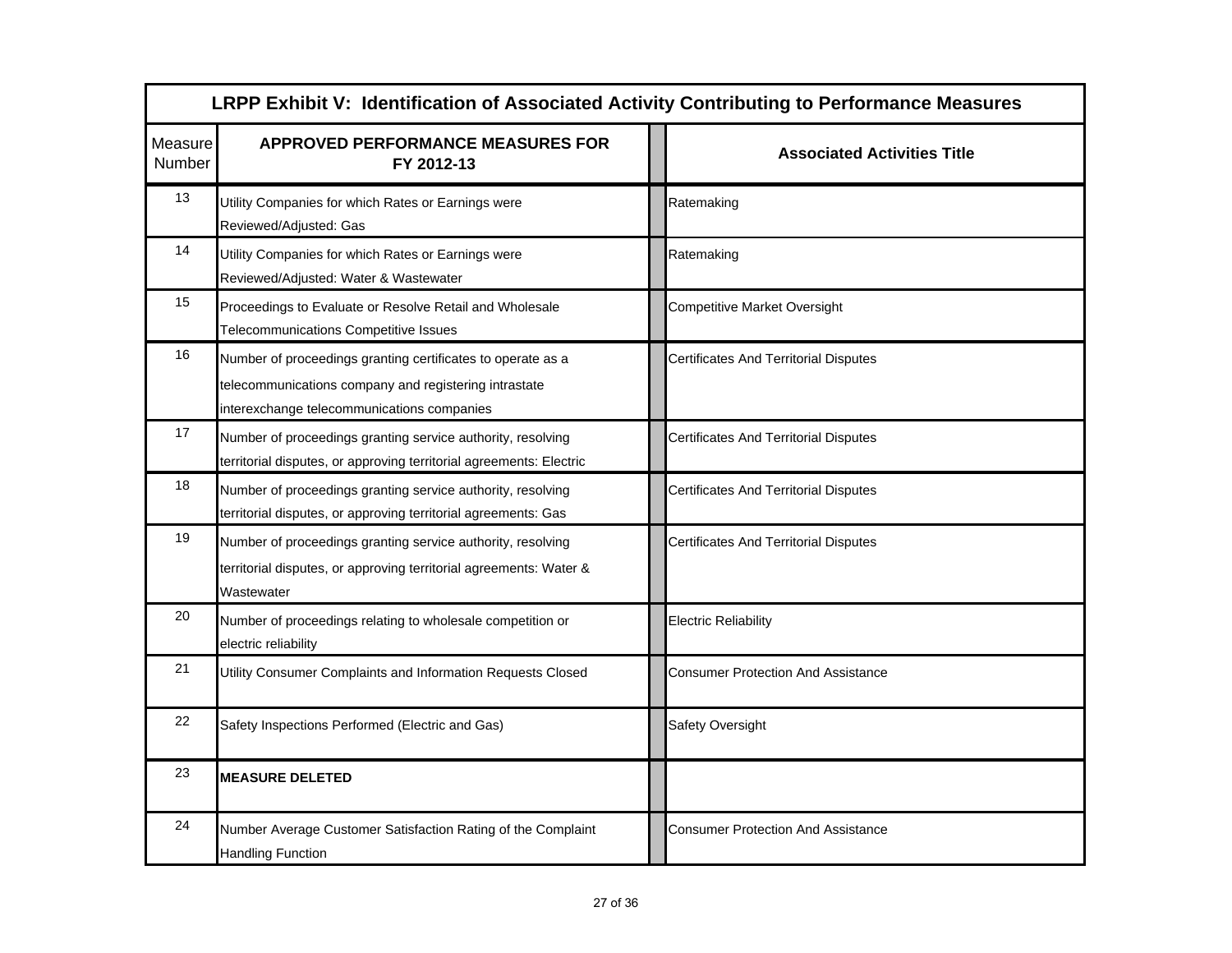# **LRPP EXHIBIT VI**

**AGENCY-LEVEL UNIT COST SUMMARY**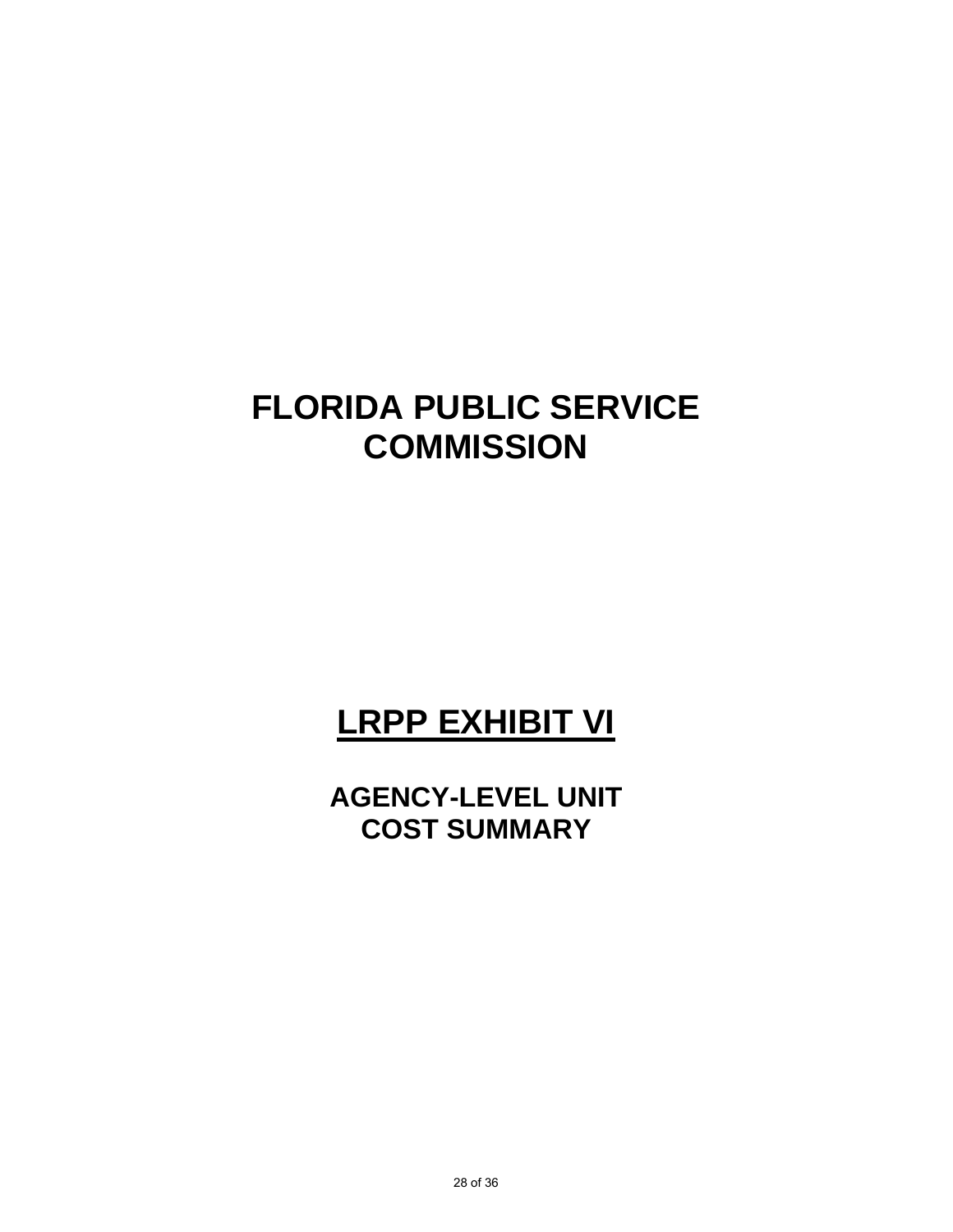| <b>PUBLIC SERVICE COMMISSION</b>                                                                                                                                                                                                                        | FISCAL YEAR 2011-12 |                           |                   |                                       |                                 |           |
|---------------------------------------------------------------------------------------------------------------------------------------------------------------------------------------------------------------------------------------------------------|---------------------|---------------------------|-------------------|---------------------------------------|---------------------------------|-----------|
| <b>SECTION I: BUDGET</b>                                                                                                                                                                                                                                | <b>OPERATING</b>    |                           |                   | <b>FIXED CAPITAL</b><br><b>OUTLAY</b> |                                 |           |
| TOTAL ALL FUNDS GENERAL APPROPRIATIONS ACT                                                                                                                                                                                                              |                     |                           |                   |                                       | 26,003,508                      | 0         |
| ADJUSTMENTS TO GENERAL APPROPRIATIONS ACT (Supplementals, Vetoes, Budget Amendments, etc.)<br>FINAL BUDGET FOR AGENCY                                                                                                                                   |                     |                           |                   |                                       | $-992,918$<br>25,010,590        | 0<br>O    |
| <b>SECTION II: ACTIVITIES * MEASURES</b>                                                                                                                                                                                                                | FTE.                | Number of<br><b>Units</b> | (1) Unit Cost     | Expenditures                          | (2) Expenditures<br>(Allocated) | $(3)$ FCO |
| xecutive Direction, Administrative Support and Information Technology (2)<br>Ratemaking * Utility companies for which rates or earnings were reviewed/adjusted                                                                                          | 32.00<br>119.25     | 170                       | 64,102.5          | 2,647,08<br>9,701,73                  | 10,897,440                      | $\,$ C    |
| Competitive Market Oversight * Proceedings to evaluate or resolve retail and wholesale competitive issues                                                                                                                                               | 37.75               | 300                       | 11,597.3          | 3,100,68                              | 3,479,19                        |           |
| Consumer Protection And Assistance * Utility consumer inquiries, complaints, and information requests handled<br>Certificates And Territorial Disputes * Proceedings granting service authority, approving territorial agreements or resolving disputes | 40.50<br>8.50       | 43,000<br>69              | 86.4<br>11,217.90 | 3,308,949<br>688,80                   | 3,715,036<br>774,03             |           |
| Electric Reliability * Proceedings relating to wholesale competition or electric reliability/review of site plans                                                                                                                                       | 29.00<br>22.25      | 33                        | 80,489.8          | 2,365,38                              | 2,656,16                        |           |
| Safety Oversight * Safety inspections performed<br>Conservation * Conservation programs reviewed and conservation proceedings undertaken                                                                                                                | 6.75                | 3,000<br>87               | 686.7<br>6,937.9  | 1,837,08<br>535,92                    | 2,060,17<br>603,60              |           |
|                                                                                                                                                                                                                                                         |                     |                           |                   |                                       |                                 |           |
|                                                                                                                                                                                                                                                         |                     |                           |                   |                                       |                                 |           |
|                                                                                                                                                                                                                                                         |                     |                           |                   |                                       |                                 |           |
|                                                                                                                                                                                                                                                         |                     |                           |                   |                                       |                                 |           |
|                                                                                                                                                                                                                                                         |                     |                           |                   |                                       |                                 |           |
|                                                                                                                                                                                                                                                         |                     |                           |                   |                                       |                                 |           |
|                                                                                                                                                                                                                                                         |                     |                           |                   |                                       |                                 |           |
|                                                                                                                                                                                                                                                         |                     |                           |                   |                                       |                                 |           |
|                                                                                                                                                                                                                                                         |                     |                           |                   |                                       |                                 |           |
|                                                                                                                                                                                                                                                         |                     |                           |                   |                                       |                                 |           |
|                                                                                                                                                                                                                                                         |                     |                           |                   |                                       |                                 |           |
|                                                                                                                                                                                                                                                         |                     |                           |                   |                                       |                                 |           |
|                                                                                                                                                                                                                                                         |                     |                           |                   |                                       |                                 |           |
|                                                                                                                                                                                                                                                         |                     |                           |                   |                                       |                                 |           |
|                                                                                                                                                                                                                                                         |                     |                           |                   |                                       |                                 |           |
|                                                                                                                                                                                                                                                         |                     |                           |                   |                                       |                                 |           |
|                                                                                                                                                                                                                                                         |                     |                           |                   |                                       |                                 |           |
|                                                                                                                                                                                                                                                         |                     |                           |                   |                                       |                                 |           |
|                                                                                                                                                                                                                                                         |                     |                           |                   |                                       |                                 |           |
|                                                                                                                                                                                                                                                         |                     |                           |                   |                                       |                                 |           |
|                                                                                                                                                                                                                                                         |                     |                           |                   |                                       |                                 |           |
|                                                                                                                                                                                                                                                         |                     |                           |                   |                                       |                                 |           |
|                                                                                                                                                                                                                                                         |                     |                           |                   |                                       |                                 |           |
|                                                                                                                                                                                                                                                         |                     |                           |                   |                                       |                                 |           |
|                                                                                                                                                                                                                                                         |                     |                           |                   |                                       |                                 |           |
|                                                                                                                                                                                                                                                         |                     |                           |                   |                                       |                                 |           |
|                                                                                                                                                                                                                                                         |                     |                           |                   |                                       |                                 |           |
|                                                                                                                                                                                                                                                         |                     |                           |                   |                                       |                                 |           |
|                                                                                                                                                                                                                                                         |                     |                           |                   |                                       |                                 |           |
|                                                                                                                                                                                                                                                         |                     |                           |                   |                                       |                                 |           |
|                                                                                                                                                                                                                                                         |                     |                           |                   |                                       |                                 |           |
|                                                                                                                                                                                                                                                         |                     |                           |                   |                                       |                                 |           |
| <b>TOTAL</b>                                                                                                                                                                                                                                            | 296.00              |                           |                   | 24, 185, 656                          | 24,185,656                      |           |
| <b>SECTION III: RECONCILIATION TO BUDGET</b>                                                                                                                                                                                                            |                     |                           |                   |                                       |                                 |           |
| <b>PASS THROUGHS</b><br><b>TRANSFER - STATE AGENCIES</b>                                                                                                                                                                                                |                     |                           |                   |                                       |                                 |           |
| AID TO LOCAL GOVERNMENTS                                                                                                                                                                                                                                |                     |                           |                   |                                       |                                 |           |
| PAYMENT OF PENSIONS, BENEFITS AND CLAIMS<br><b>OTHER</b>                                                                                                                                                                                                |                     |                           |                   |                                       |                                 |           |
| <b>REVERSIONS</b>                                                                                                                                                                                                                                       |                     |                           |                   |                                       | 824,946                         |           |
| TOTAL BUDGET FOR AGENCY (Total Activities + Pass Throughs + Reversions) - Should equal Section I above. (4)                                                                                                                                             |                     |                           |                   |                                       | 25,010,602                      |           |
|                                                                                                                                                                                                                                                         |                     |                           |                   |                                       |                                 |           |
| SCHEDULE XI/EXHIBIT VI: AGENCY-LEVEL UNIT COST SUMMARY                                                                                                                                                                                                  |                     |                           |                   |                                       |                                 |           |

(1) Some activity unit costs may be overstated due to the allocation of double budgeted items.<br>(2) Expenditures associated with Executive Direction, Administrative Support and hindemation Technology have been allocated bas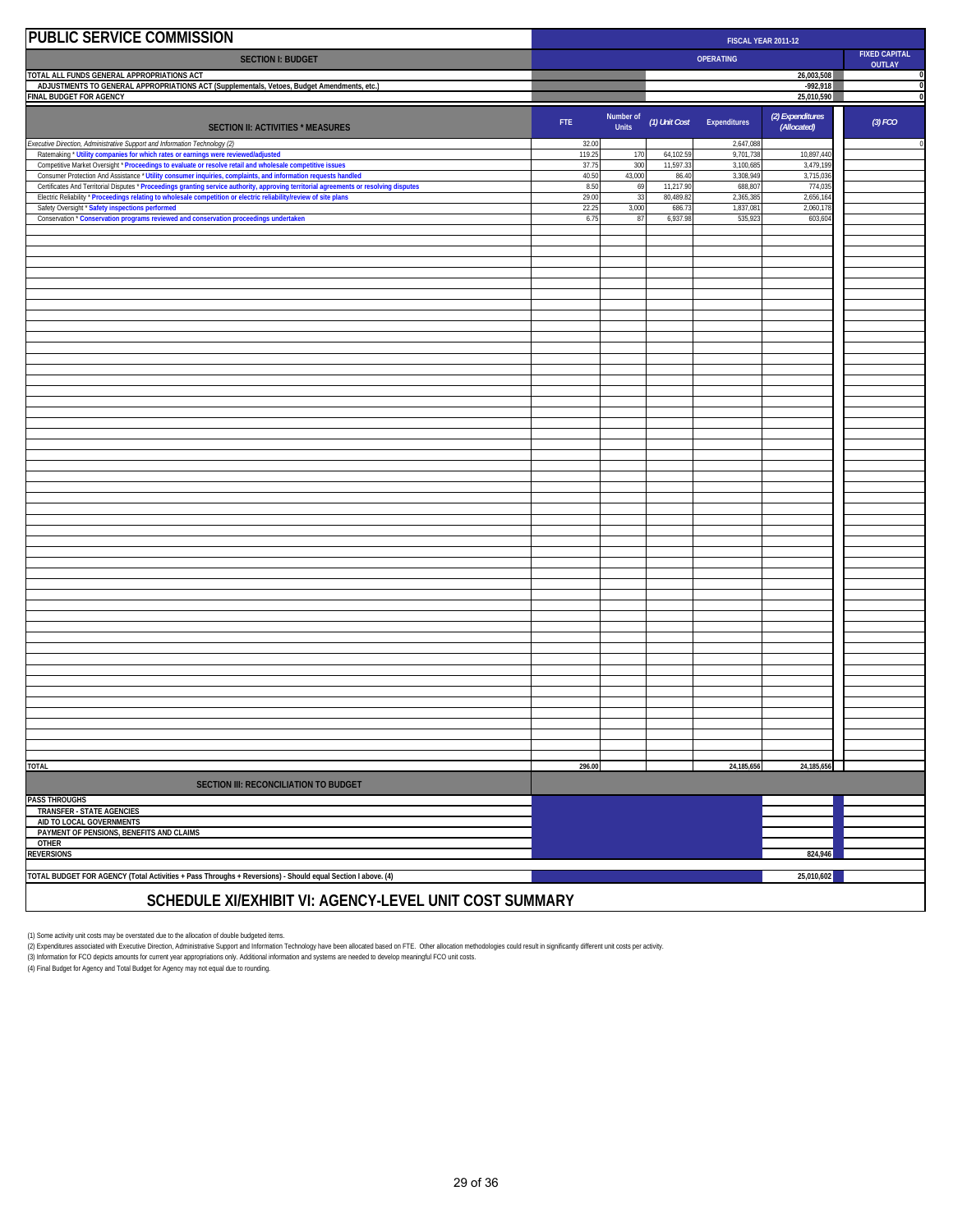NUCSSP03 LAS/PBS SYSTEM SP 09/18/2012 16:45 BUDGET PERIOD: 2003-2014 SCHED XI: AGENCY-LEVEL UNIT COST SUMMARY STATE OF FLORIDA AUDIT REPORT PUBLIC SERVICE COMMISSION --------------------------------------------------------------------------------------------------------- ACTIVITY ISSUE CODES SELECTED: TRANSFER-STATE AGENCIES ACTIVITY ISSUE CODES SELECTED: 1-8: AID TO LOCAL GOVERNMENTS ACTIVITY ISSUE CODES SELECTED:  $1 - 8:$ --------------------------------------------------------------------------------------------------------- THE FOLLOWING STATEWIDE ACTIVITIES (ACT0010 THROUGH ACT0490) HAVE AN OUTPUT STANDARD (RECORD TYPE 5) AND SHOULD NOT: \*\*\* NO ACTIVITIES FOUND \*\*\* --------------------------------------------------------------------------------------------------------- THE FCO ACTIVITY (ACT0210) CONTAINS EXPENDITURES IN AN OPERATING CATEGORY AND SHOULD NOT: (NOTE: THIS ACTIVITY IS ROLLED INTO EXECUTIVE DIRECTION, ADMINISTRATIVE SUPPORT AND INFORMATION TECHNOLOGY) \*\*\* NO OPERATING CATEGORIES FOUND \*\*\* --------------------------------------------------------------------------------------------------------- THE FOLLOWING ACTIVITIES DO NOT HAVE AN OUTPUT STANDARD (RECORD TYPE 5) AND ARE REPORTED AS 'OTHER' IN SECTION III: (NOTE: 'OTHER' ACTIVITIES ARE NOT 'TRANSFER-STATE AGENCY' ACTIVITIES OR 'AID TO LOCAL GOVERNMENTS' ACTIVITIES. ALL ACTIVITIES WITH AN OUTPUT STANDARD (RECORD TYPE 5) SHOULD BE REPORTED IN SECTION II.) \*\*\* NO ACTIVITIES FOUND \*\*\* --------------------------------------------------------------------------------------------------------- TOTALS FROM SECTION I AND SECTIONS II + III: DEPARTMENT: 61 EXPENDITURES FCO FINAL BUDGET FOR AGENCY (SECTION I): 25,010,590 TOTAL BUDGET FOR AGENCY (SECTION III): 25,010,602 --------------- --------------- DIFFERENCE: 12-

(MAY NOT EQUAL DUE TO ROUNDING) =============== ===============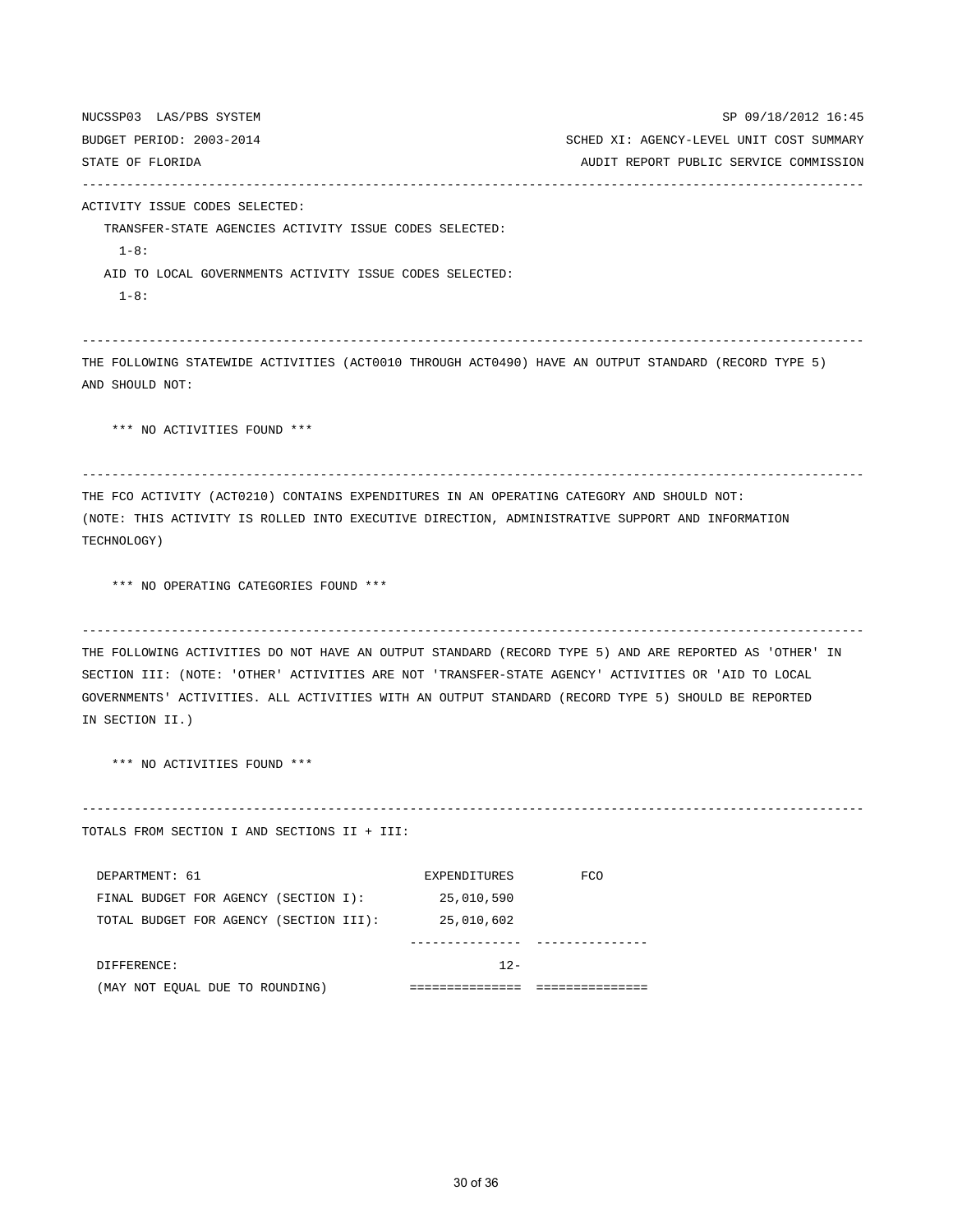# **GLOSSARY OF TERMS AND CONDITIONS**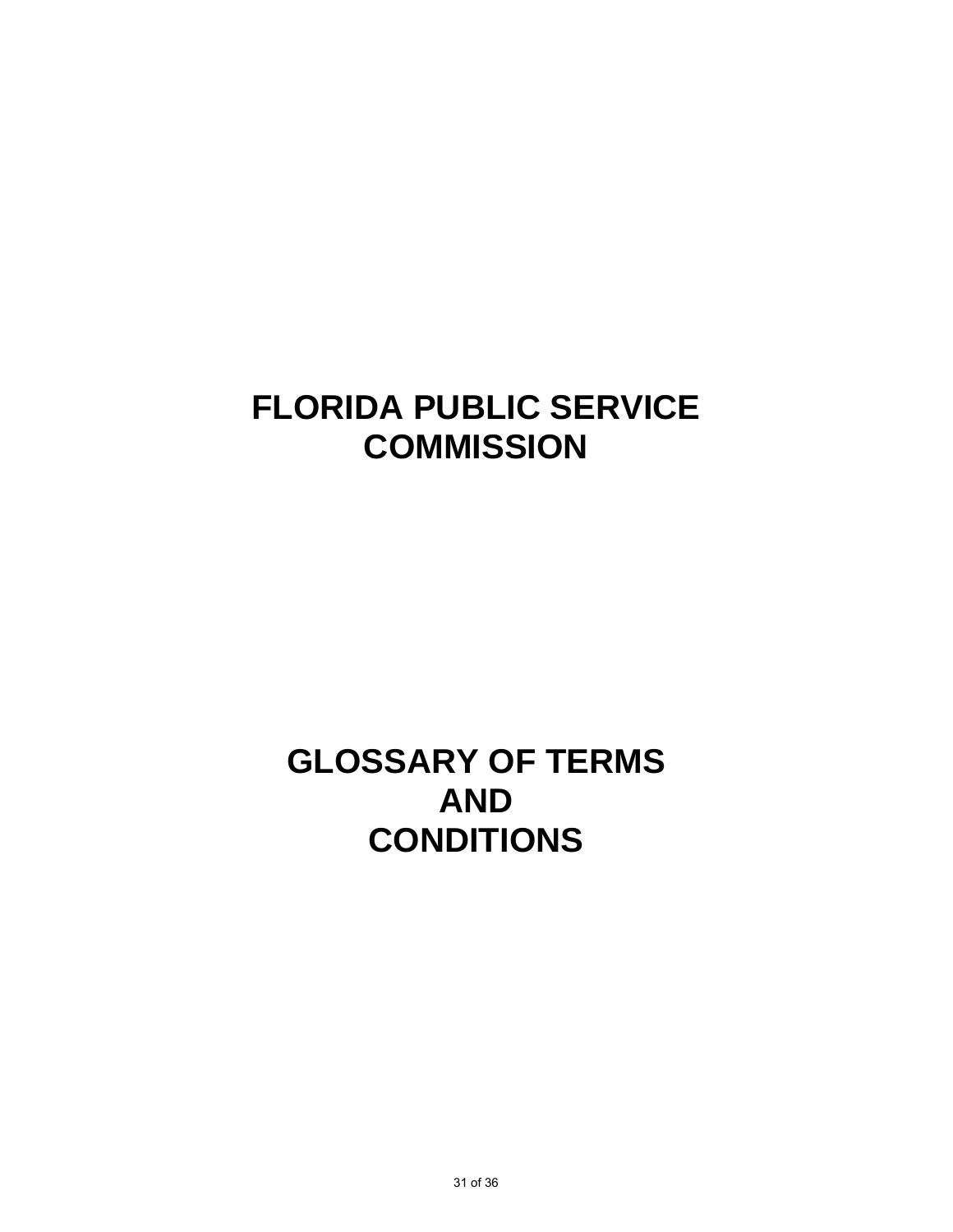**NOTE:** This Glossary includes terms and acronyms required in the *Long Range Program Plan Instructions* dated July 2012 as well as terms and acronyms unique to and used by the FPSC.

**Activity** -- A unit of work which has identifiable starting and ending points, consumes resources, and produces outputs. Unit cost information is determined using the outputs of activities.

**Appropriation Category --** The lowest level line item of funding in the General Appropriations Act which represents a major expenditure classification of the budget entity. Within budget entities, these categories may include: salaries and benefits, other personal services (OPS), expenses, operating capital outlay (OCO), data processing services, fixed capital outlay, etc. These categories are defined within this glossary under individual listings. For a complete listing of all appropriation categories, please refer to the ACTR section in the LAS/PBS User's Manual for instructions on ordering a report.

**Baseline Data --** Indicators of a state agency's current performance level, pursuant to guidelines established by the Executive Office of the Governor in consultation with legislative appropriations and appropriate substantive committees.

**Budget Entity** -- A unit or function at the lowest level to which funds are specifically appropriated in the appropriations act. "Budget entity" and "service" have the same meaning.

**COL --** Combined Operating License

**CLEC --** Competitive Local Exchange Carrier…Any telecommunications company certificated by the Public Service Commission to provide local exchange telecommunications services in Florida on or after July 1, 1995.

**CR3 --** Crystal River Unit 3

**D3-A** -- A legislative budget request (LBR) exhibit which presents a narrative explanation and justification for each issue for the requested years.

**Demand --** The number of output units which are eligible to benefit from a service or activity.

**EOG --** Executive Office of the Governor

**ETC --** Eligible Telecommunications Carriers

**E-TRC** -- Enhanced Total Resource Cost

**Estimated Expenditures** -- Includes the amount estimated to be expended during the current fiscal year. These amounts will be computer generated based on the current year appropriations adjusted for vetoes and special appropriations bills.

**FAC --** Florida Administrative Code

**FCC --** Federal Communications Commission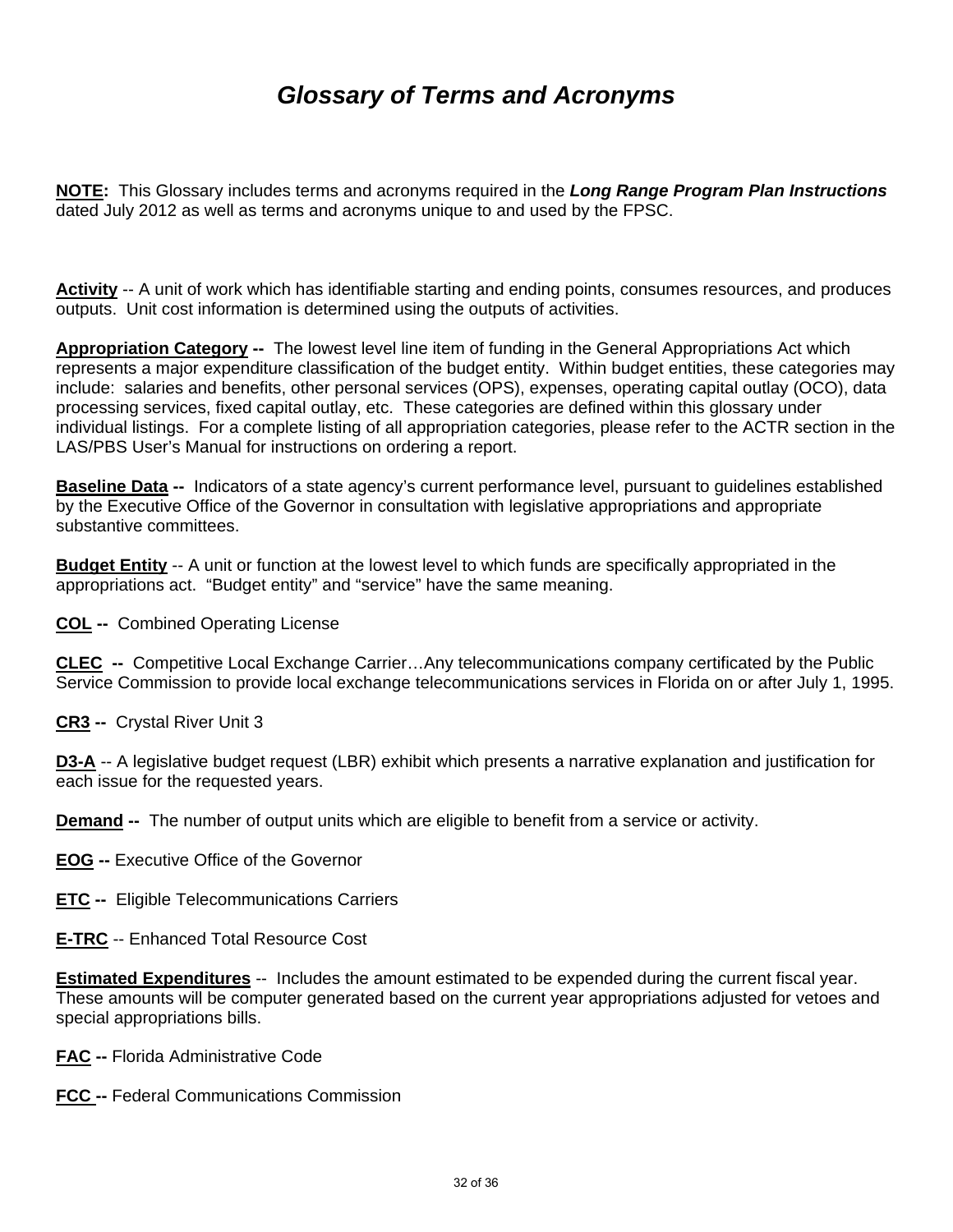**FCC -- Federal Communications Commission ….**The federal agency empowered by law to regulate all interstate and foreign radio and wire communication services originating in the United States, including radio, television, facsimile, telegraph, and telephone systems. The agency was established under the Communications Act of 1934.

**FEECA --** Florida Energy Efficiency and Conservation Act

**FFMIS --** Florida Financial Management Information System

**FPSC --** Florida Public Service Commission….An agency of the State of Florida that regulates the state's investor-owned electric and natural gas companies, local and long distance telephone companies, and certain water and wastewater companies. The PSC's primary responsibility is to ensure that customers of regulated utility companies receive safe and reliable service at fair and reasonable rates.

**FPL --** Florida Power and Light

**FPUC** -- Florida Public Utility Companies

- **F.S. --** Florida Statutes
- **GAA --** General Appropriations Act
- **GR --** General Revenue Fund
- **GULF --** Gulf Power Company
- **IGCC --** Integrated Gasification Combined Cycle

**ILEC --** Incumbent Local Exchange Carrier…A term coined from the Telecommunications Act of 1996 to describe the incumbent local telephone company providing local transmission and switching services.

**Indexing** -- Permits utilities to recognize inflationary increases in major categories of operating expenses, such as chemicals, fuel, materials and supplies, rent and insurance.

**Indicator** -- A single quantitative or qualitative statement that reports information about the nature of a condition, entity or activity. This term is used commonly as a synonym for the word "measure."

**IOE --** Itemization of Expenditure

- **IOU --** Investor-Owned Utility
- **IT -- Information Technology**
- **kWh --** Kilowatt-Hour
- **LAN --** Local Area Network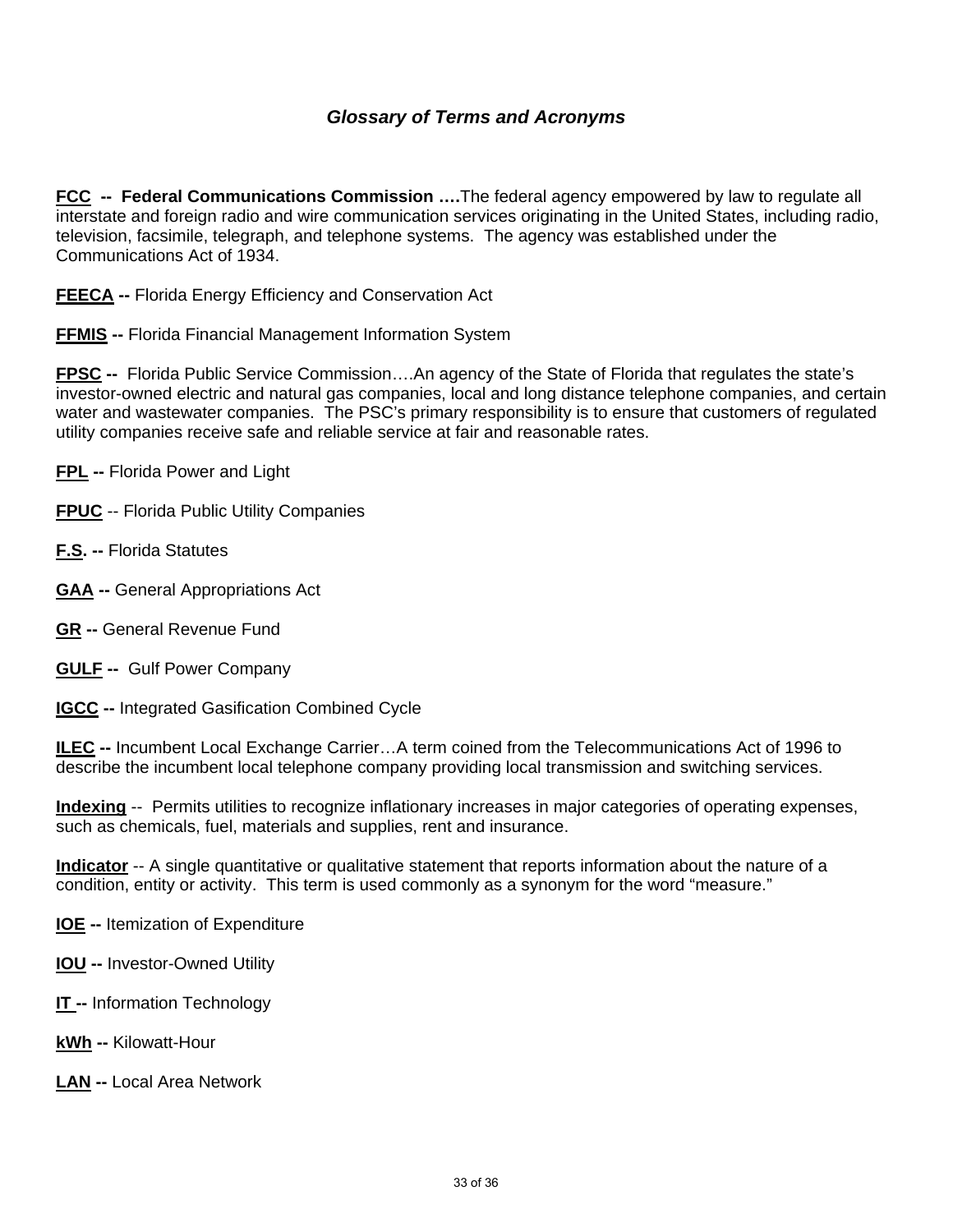**LAS/PBS --** Legislative Appropriations System/Planning and Budgeting Subsystem. The statewide appropriations and budgeting system owned and maintained by the Executive Office of the Governor.

**LBC --** Legislative Budget Commission

**LBR --** Legislative Budget Request

**LBC** -- Legislative Budget Commission….A standing joint committee of the Legislature. The Commission was created to: review and approve/disapprove agency requests to amend original approved budgets; review agency spending plans; and take other actions related to the fiscal matters of the state, as authorized in statute. It is composed of 14 members appointed by the President of the Senate and by the Speaker of the House of Representatives to two-year terms, running from the organization of one Legislature to the organization of the next Legislature.

**LBR** -- Legislative Budget Request….A request to the Legislature, filed pursuant to section 216.023, Florida Statutes, or supplemental detailed requests filed with the Legislature, for the amounts of money an agency or branch of government believes will be needed to perform the functions that it is authorized, or which it is requesting authorization by law, to perform.

**L.O.F. --** Laws of Florida

**LRPP --** Long-Range Program Plan**….**A plan developed on an annual basis by each state agency that is policy-based, priority-driven, accountable, and developed through careful examination and justification of all programs and their associated costs. Each plan is developed by examining the needs of agency customers and clients and proposing programs and associated costs to address those needs based on state priorities as established by law, the agency mission, and legislative authorization. The plan provides the framework and context for preparing the Legislative Budget Request and includes performance indicators for evaluating the impact of programs and agency performance.

**Motion --** Motion for Reconsideration

**MSW --** Municipal solid waste

**Narrative** -- Justification for each service and activity is required at the program component detail level. Explanation, in many instances, will be required to provide a full understanding of how the dollar requirements were computed.

**Nonrecurring --** Expenditure or revenue which is not expected to be needed or available after the current fiscal year.

- **NRC** -- Nuclear Regulatory commission
- **OPB --** Office of Policy and Budget, Executive Office of the Governor

**Outcome --** See Performance Measure.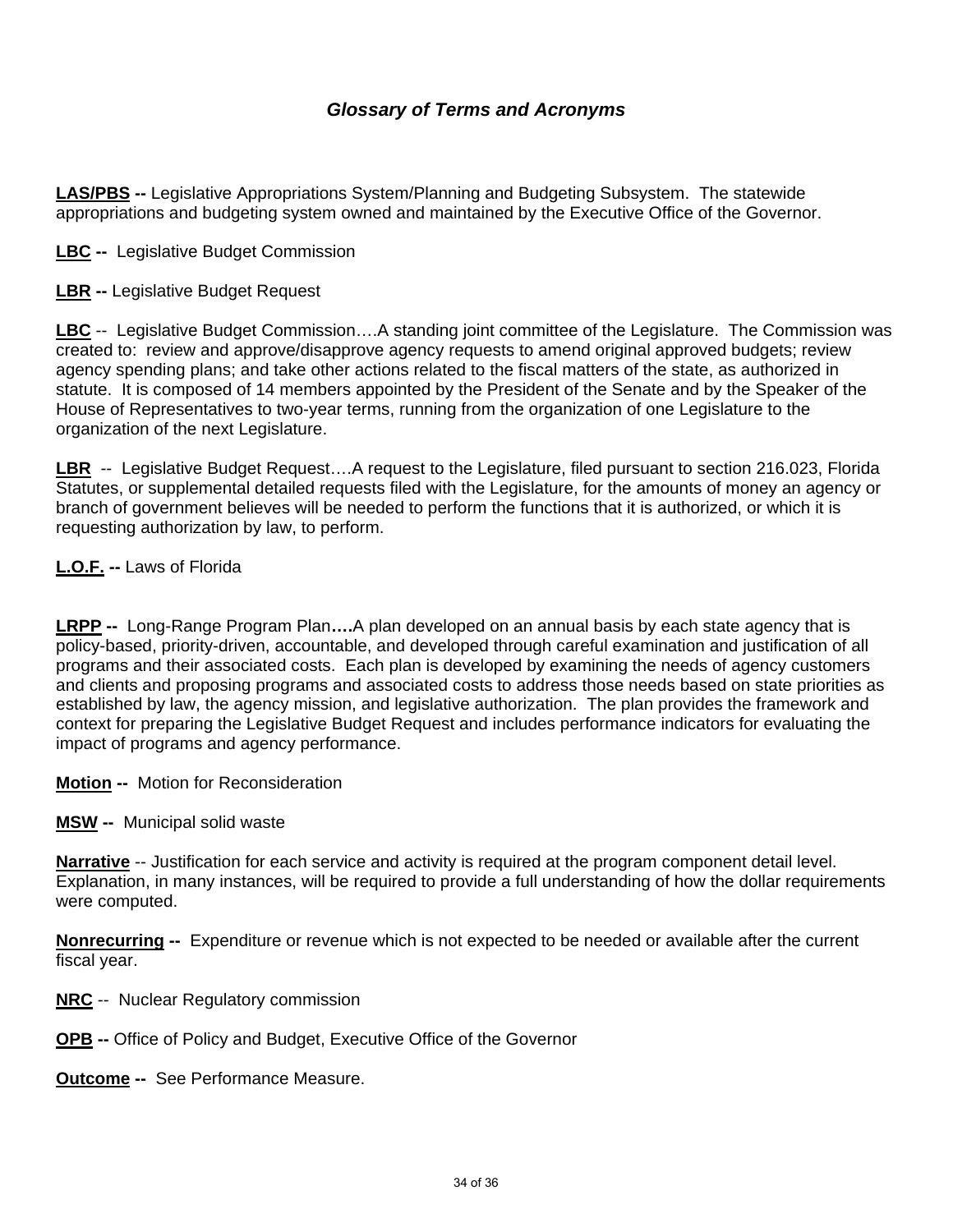#### **Output -- See Performance Measure**

#### **PBPB/PB2 --** Performance-Based Program Budgeting

**Pass Through** -- (1) Funds the state distributes directly to other entities, e.g., local governments, without being managed by the agency distributing the funds. These funds flow through the agency's budget; however, the agency has no discretion regarding how the funds are spent, and the activities (outputs) associated with the expenditure of funds are not measured at the state level. *NOTE: This definition of "pass through" applies ONLY for the purposes of long-range program planning;* (2) A mechanism that allows increases in expenses beyond the control of the utility such as purchased water and/or wastewater, purchased electric, ad valorem taxes, required testing, and regulatory fees to be passed through to the customer.

**Performance Ledger --** The official compilation of information about state agency performance-based programs and measures, including approved programs, approved outputs and outcomes, baseline data, approved standards for each performance measure and any approved adjustments thereto, as well as actual agency performance for each measure.

**Performance Measure --** A quantitative or qualitative indicator used to assess state agency performance.

- Input means the quantities of resources used to produce goods or services and the demand for those goods and services.
- Outcome means an indicator of the actual impact or public benefit of a service.
- Output means the actual service or product delivered by a state agency.

**Policy Area** -- A grouping of related activities to meet the needs of customers or clients which reflects major statewide priorities. Policy areas summarize data at a statewide level by using the first two digits of the tendigit LAS/PBS program component code. Data collection will sum across state agencies when using this statewide code.

**Primary Service Outcome Measure --** The service outcome measure which is approved as the performance measure which best reflects and measures the intended outcome of a service. Generally, there is only one primary service outcome measure for each agency service.

**Program** -- A set of services and activities undertaken in accordance with a plan of action organized to realize identifiable goals and objectives based on legislative authorization (a program can consist of single or multiple services). For purposes of budget development, programs are identified in the General Appropriations Act by a title that begins with the word "Program." In some instances a program consists of several services, and in other cases the program has no services delineated within it; the service is the program in these cases. The LAS/PBS code is used for purposes of both program identification and service identification. "Service" is a "budget entity" for purposes of the LRPP.

**Program Component** -- An aggregation of generally related objectives which, because of their special character, related workload and interrelated output, can logically be considered an entity for purposes of organization, management, accounting, reporting, and budgeting.